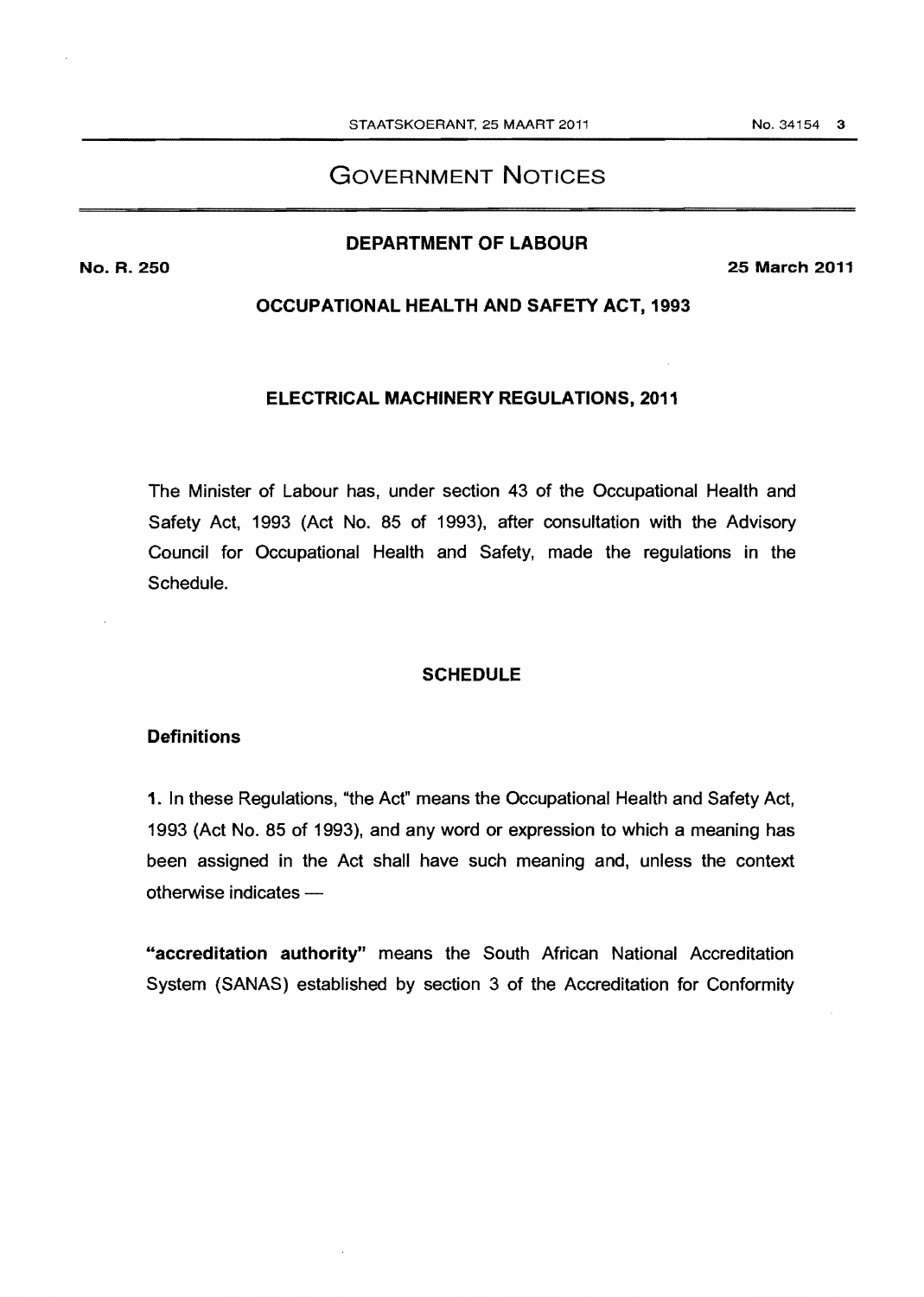Assessment, Calibration and Good Laboratory Practice Act, 2006 (Act No. 19 of 2006);

"circuit" means an arrangement of conductors for the purpose of carrying electrical energy;

"conductor" means an electrical conductor so arranged as to be electrically connected to a source of electrical energy;

"confined space" means an enclosed, restricted or limited space in which, because of its construction, location or contents, or any work activity carried on therein, a hazardous substance may accumulate or an oxygen deficient atmosphere may occur, and includes any chamber, tunnel, pipe, pit, sewer, container, valve, pump, sump or similar construction, equipment, machinery or object in which a dangerous liquid or a dangerous concentration of gas, vapour, dust or fumes may be present;

"dead" means at or about zero potential and isolated from any live system;

"earthed" means connected to the general mass of earth in such a manner as will ensure at all times an immediate safe discharge of electrical energy;

"electric fence" means an electrified barrier consisting of one or more bare conductors erected against the trespass of persons or animals;

"electric fence energiser" means electrical machinery arranged so as to deliver a periodic non-lethal amount of electrical energy to an electric fence connected to it;

"electric fence system" means an electric fence and an electric fence energiser;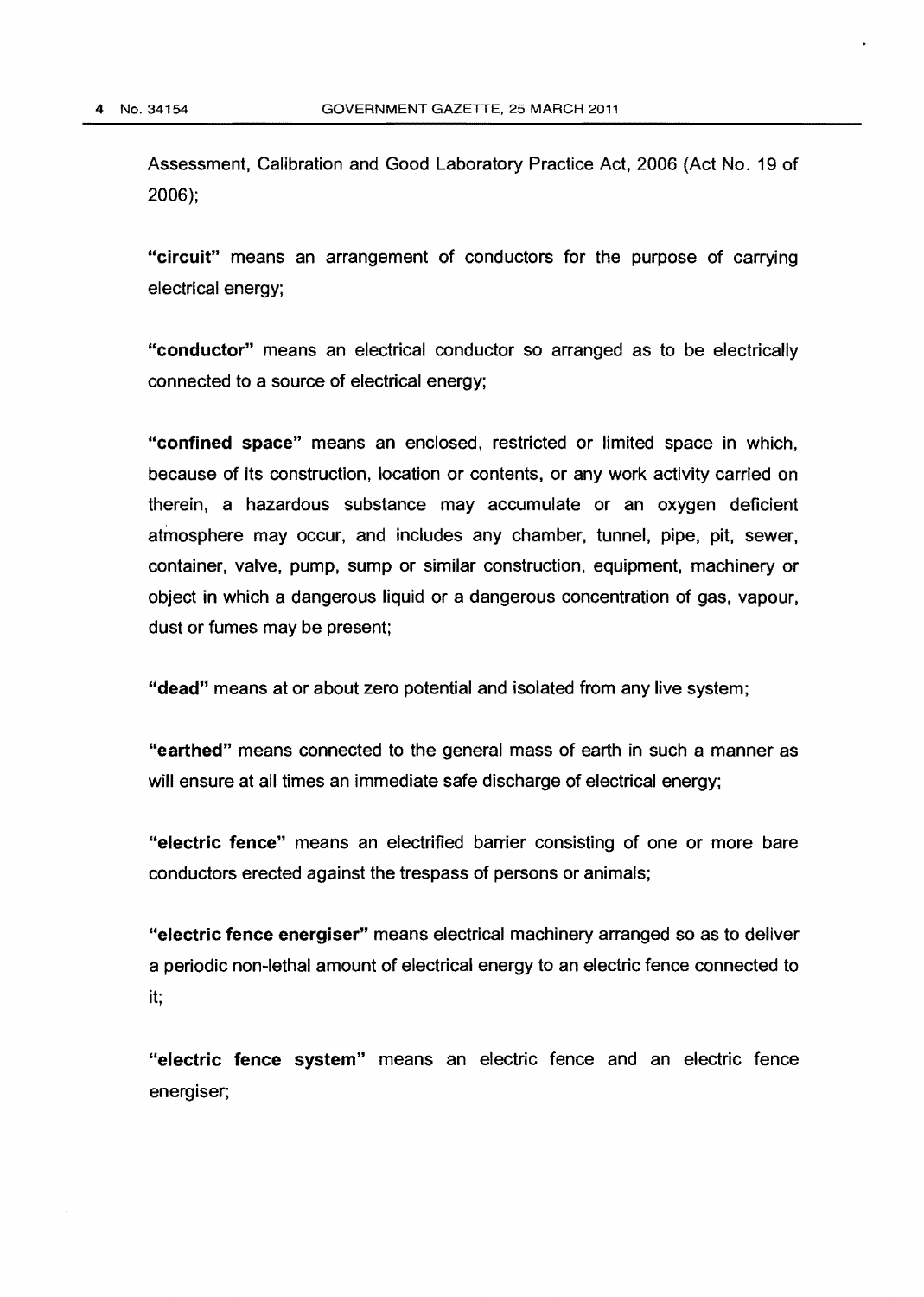"insulated" means covered with insulating material of such thickness and properties that it will prevent the flow of electrical energy between the object so covered and its surroundings or any external object in contact with it;

"live" or "alive" means electrically charged;

"miniature substation" means a substation that a person cannot enter;

"portable electric tool" means any electrically operated implement, with the exception of ordinary household electrical appliances, which is designed for use with -

- (a) a flexible cord at the supply end and which is intended for use by hand and which is to be carried by hand at the place of work; or
- (b) a flexible cable at the supply end and which is intended for use by hand and which is to be moved by hand at the place of work;

"registered person" means a person registered in terms of regulation 14 as an electric fence system installer;

"supplier", means any person who supplies or contracts or agrees to supply electricity.

#### Scope of application

2. (1) These Regulations shall apply to the designers, manufacturers, installers, sellers, users, employers and suppliers who design, manufacture, install, sell, generate or use electrical machinery.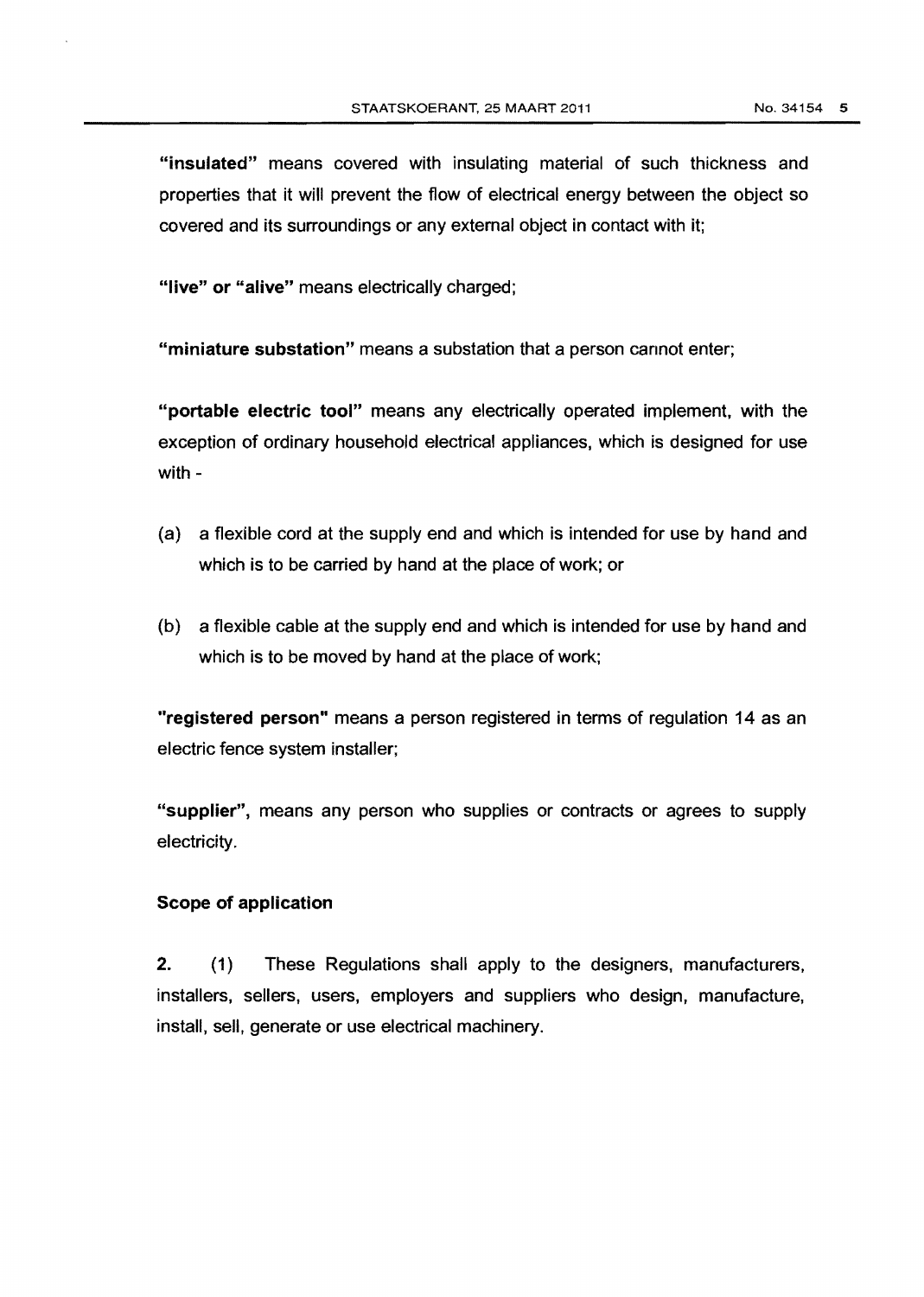(2) These Regulations shall apply to users who generate, transmit or distribute electricity whether overhead or underground to the point of supply.

#### Personal protective equipment

3. An employer or user shall provide free of charge and maintain in good condition such protective equipment as may be necessary to prevent incidents, for use by persons engaged in working on or in close proximity to live electrical machinery or dead electrical machinery which may become live.

#### Work on disconnected electrical machinery

4. Without derogating from any specific duty imposed on employers or users of machinery by the Act, an employer or user shall, whenever work is to be carried out on any electrical machinery which has been disconnected from all sources of electrical energy, but which is liable to acquire or to retain an electrical charge, as far as is practicable, cause precautions to be taken by earthing or other means to discharge the electrical energy to earth from such electrical machinery or any adjacent electrical machinery if there is danger there from before it is handled and to prevent any electrical machinery from being charged or made live while persons are working thereon.

#### Notice

5. An employer or user shall cause notices to be displayed within, and at all designated entrances to premises, as the case may be, where generating plant and transforming, switching or linking apparatus are situated, which notices shall-

(a) prohibit unauthorized persons from entering such premises;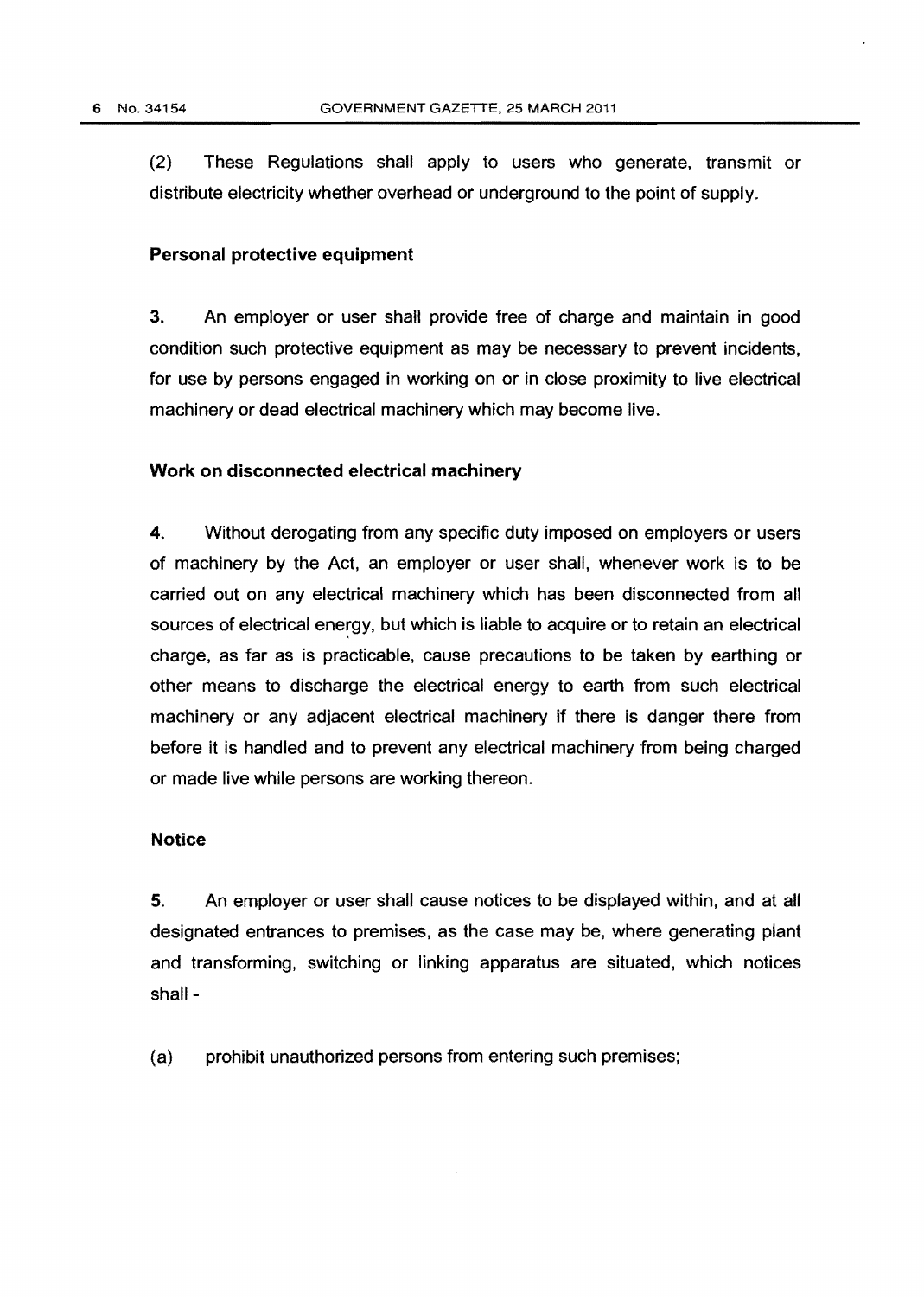- (b) prohibit unauthorized persons from handling or interfering with electrical machinery;
- (c) contain directions of procedure in case of fire; and
- (d) contain directions on how to resuscitate persons suffering from the effects of electric shock:

Provided that this regulation shall not apply to miniature substations and distribution boxes, on condition that their access doors can be locked or bolted and that only authorized persons are permitted to open them and work thereon.

### **Switchgear and transformer premises**

**6.** ( 1) An employer or user shall cause enclosed premises housing switchgear and transformers-

- (a) to be of an ample size so as to provide clear working space for operating and maintenance staff;
- (b) to be sufficiently ventilated to maintain the equipment at a safe working temperature;
- (c) to be, as far as is practicable, constructed so as to be proof against rodents, leakage, seepage and flooding;
- (d) to be provided with lighting that will enable all equipment, thoroughfares and working areas to be clearly distinguished and all instruments, labels and notices to be easily read;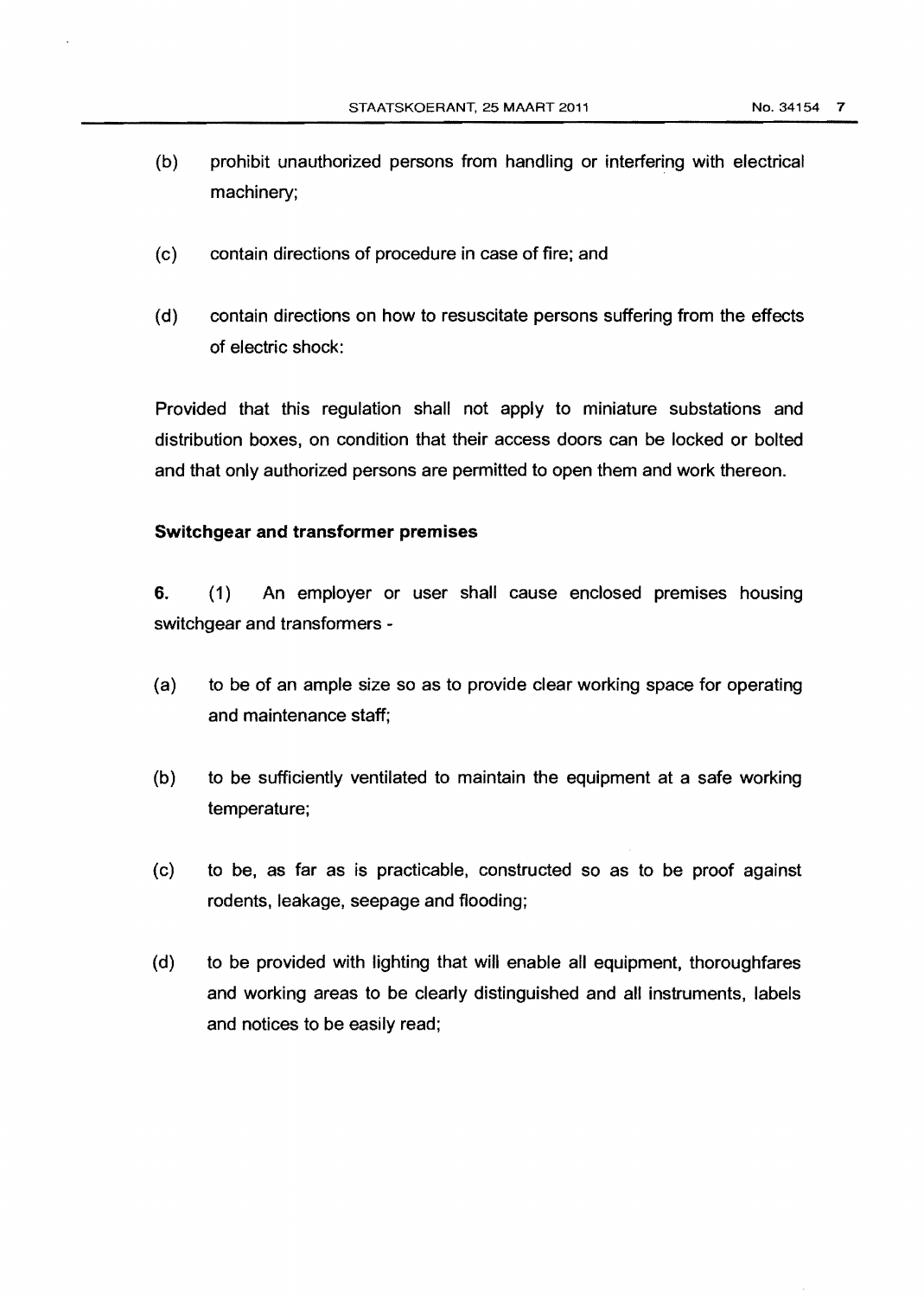- (e) to have doors or gates, which can be readily opened from the inside, opening outwards;
- (f) to be provided with fire extinguishing appliances or systems which are suitable for use on electrical machinery and which are maintained in good working order: Provided that, in the case of unattended premises, suitable . fire extinguishing appliances be made available at such premises only when work is in progress thereon or therein; and
- (g) to be of such construction that persons cannot reach in and touch bare conductors or exposed live parts of the electrical machinery.

(2) No person other than a person authorized thereto by the employer or user shall enter, or be required or permitted by the employer or user to enter, premises housing switchgear or transformers, unless all live conductors are insulated against inadvertent contact or are screened off: Provided that the person so authorized may be accompanied by any other person acting under his control.

### **Electrical control gear**

7. (1) An employer or user shall provide all electrical machinery with controlling apparatus and protective devices which shall, as far as is reasonably practicable, be capable of automatically isolating the power supply in the event of a fault developing on such machinery.

(2) No employer or user shall place a switch, circuit breaker or fuse in the neutral conductor of a polyphase alternating current or three-wire direct current distribution system unless such switch, circuit breaker or fuse is so arranged as to isolate all phase conductors and the neutral conductor simultaneously: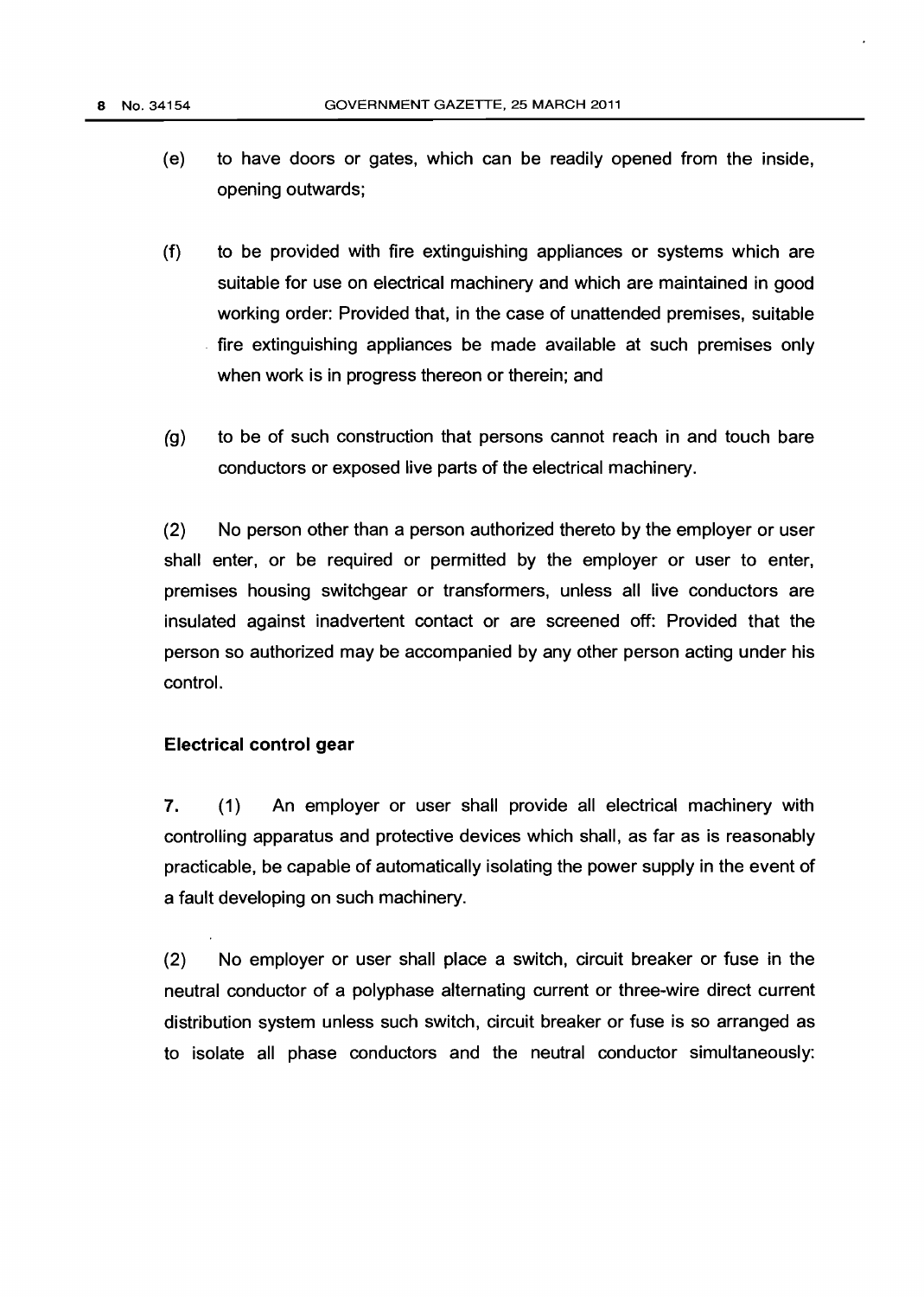Provided that this shall not include an isolating link on the neutral conductor installed for test purposes or to prevent circulating currents.

(3) The employer or user shall, whenever reasonably practicable, provide switchgear with an interlocking device so arranged that the door or cover of the switch cannot be opened unless the switch is in the 'off position and cannot be switched on unless the door or cover is locked.

( 4) The employer or user shall mark or label all controlling apparatus permanently so as to identify the system or part of the system or the electrical machinery which it controls, and where such control apparatus is accessible from the front and the back these markings shall be on both the front and the back.

(5) The employer or user shall post a notice at switchgear or control gear which has been switched off or locked out to enable persons to work on electrical machinery or other machinery operated by electricity and controlled by such switchgear or control gear, warning against reclosing such switchgear or control gear.

(6) No person shall act contrary to a warning in terms of subregulation (5).

# **Switchboards**

**8.** ( 1) An employer or user shall provide an unobstructed space for operating and maintenance staff at the back and front of all switchboards, and the space at the back shall be kept closed and locked except for the purpose of inspection, alteration or repair: Provided that the requirements of this regulation with respect to the unobstructed space at the back of the switchboard shall not apply in the case of -

(a) switchboards which have no uninsulated conductors accessible from the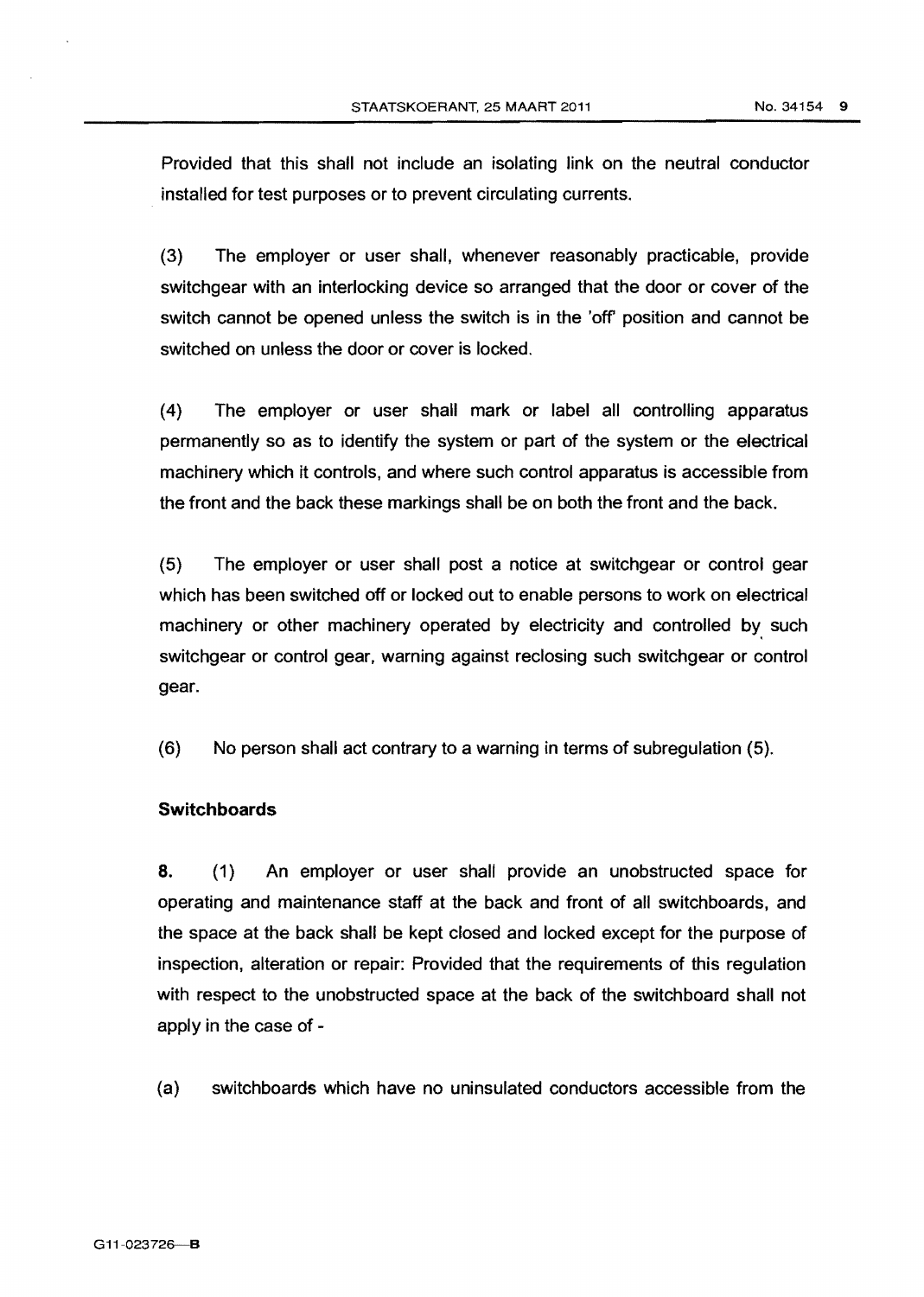back;

- (b) switchboards the switchgear of which is of a totally enclosed construction;
- (c) switchboards, the backs of which are accessible only through an opening in the wall or partition against which they are placed, such openings being kept closed and locked; and
- (d) switchboards which can be safely and effectively maintained from the front and which have all parts accessible from the front.

(2) The employer or user shall ensure that all switchboards are selected, designed, manufactured, installed and maintained in accordance with sound engineering practice.

# Electrical machinery in hazardous locations

9. (1} Every employer or user shall identify all hazardous locations and classify them in accordance with the relevant health and safety standard incorporated into these Regulations under section 44 of the Act.

(2) No person may use electrical machinery in locations where there is danger of fire or explosion owing to the presence, occurrence or development of explosive or flammable articles, or where explosive articles are manufactured, handled or stored, unless such electrical machinery, with regard to its construction relating to the classification of the hazardous locations in which it is to be used, meets the requirements of the safety standard incorporated for this purpose in these Regulations under section 44 of the Act.

(3) Every employer or user referred to in subregulation (1) shall be in possession of a certificate in a form acceptable to the chief inspector, which has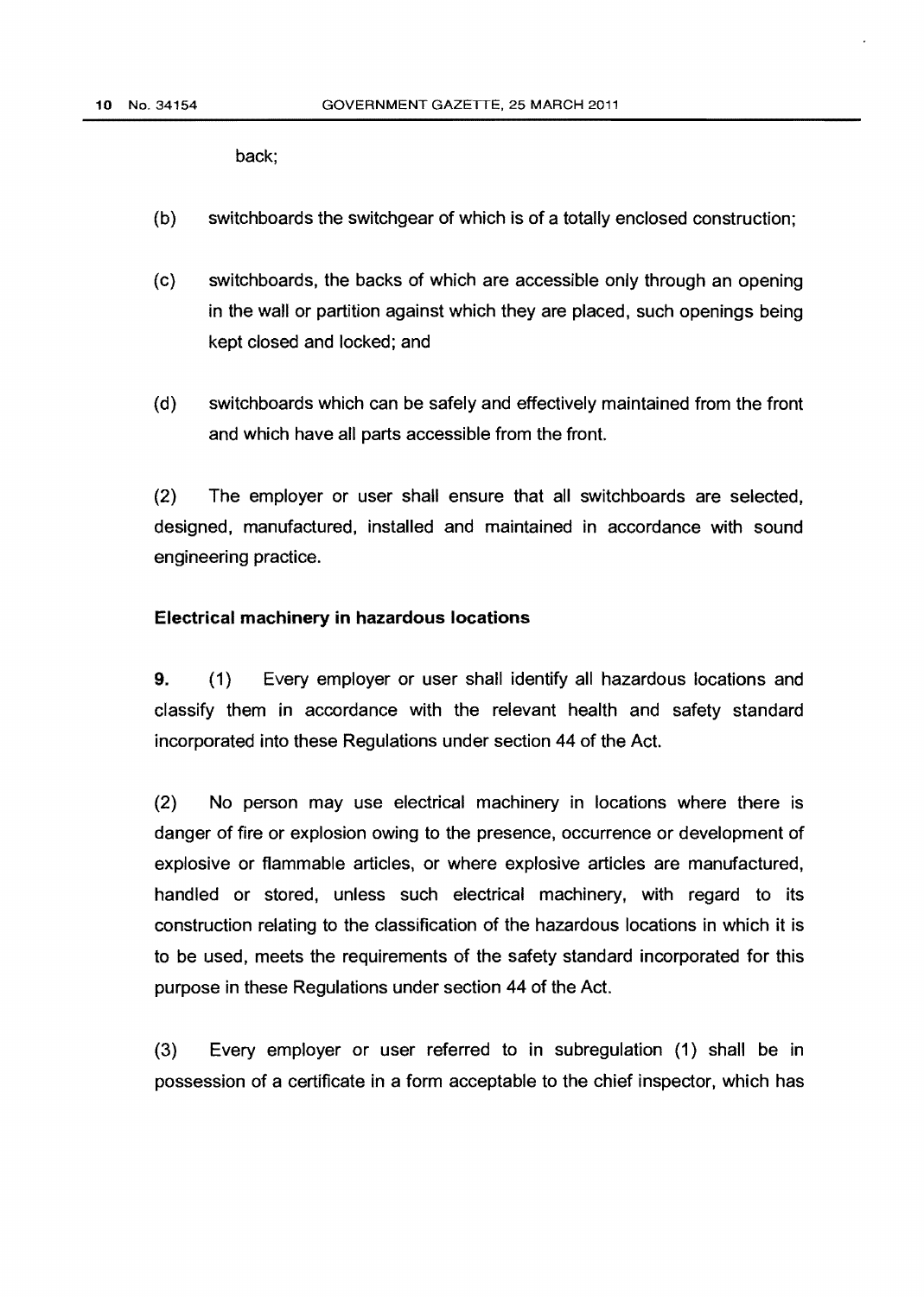been issued by an approved inspection authority and in which it is certified that the electrical machinery referred to in subregulation (2) has been manufactured and tested for the groups of dangerous articles in accordance with the relevant health and safety standard incorporated into these Regulations under section 44 of the Act: Provided that in lieu of such certificate an inspector may approve permanent labelling on such machinery, which label shall contain all the relevant information.

( 4) When diverse items of electrical machinery such as motors, cables and control apparatus are used together to form a system, the employer or user shall ensure that the selection, arrangement, installation, protection, maintenance and working of the system results in no less a degree of safety than when the individual items of such machinery are used separately.

(5) The employer or user shall use electrical machinery to which this regulation applies only under such conditions and in such surroundings as prescribed in the health and safety standard referred to in subregulation (2).

(6) No employer or user shall effect repairs or adjustments to or otherwise work on electrical machinery under conditions envisaged by subregulation (2) unless such machinery has been rendered dead and effective measures have been taken to ensure that such machinery remains dead.

(7) Wherever there is a possibility of the formation of static electricity under working conditions, the employer or user shall earth all metallic structures, machine parts, pneumatic conveyor ducts and pipelines conveying flammable articles and the like, or take such other measures as may be necessary to prevent the formation of electric sparks.

(8) The employer or user shall cause all electrical machinery in a hazardous location to be visually inspected and tested at intervals not exceeding two years,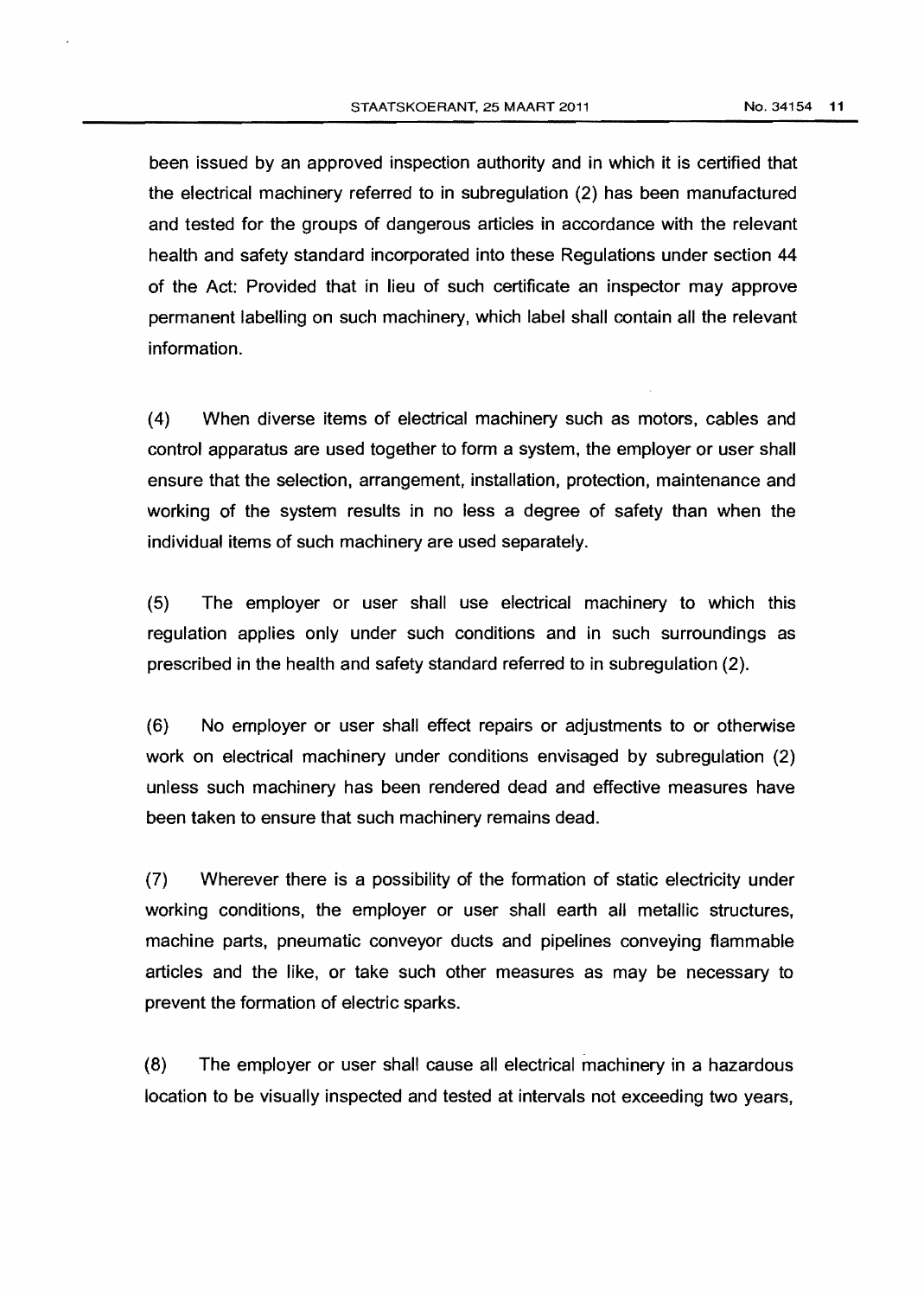or any other interval approved by the chief inspector after a risk assessment has been conducted by a person who is competent to express an opinion on the safety thereof: Provided that installed intrinsically safe equipment may in lieu of a test be verified in terms of the approved design.

(9) The person carrying out the examination referred to in subregulation (8) shall enter, sign and date the results of each examination in a record book which shall be kept by the employer or user for this purpose.

### **Portable electric tools**

**10.** (1) No person shall use or permit the use of a portable electric tool with an operating voltage that exceeds 50 V to earth unless-

- (a) it is connected to a source of electrical energy incorporating an earth leakage protection device, the construction of which meets the requirements of the relevant health and safety standard incorporated into these Regulations under section 44 of the Act; or
- (b) it is connected to a source of electrical energy through the interposition between each tool and the source of an individually double-wound isolating transformer, the secondary winding of which is not earthed at any point and the construction of which meets the requirements of the relevant health and safety standard incorporated into these Regulations under section 44 of the Act; or
- (c) it is connected to a source of high frequency electrical energy derived from a generator which is used solely for supplying energy to such portable electric tool and which arrangement is approved by the chief inspector; or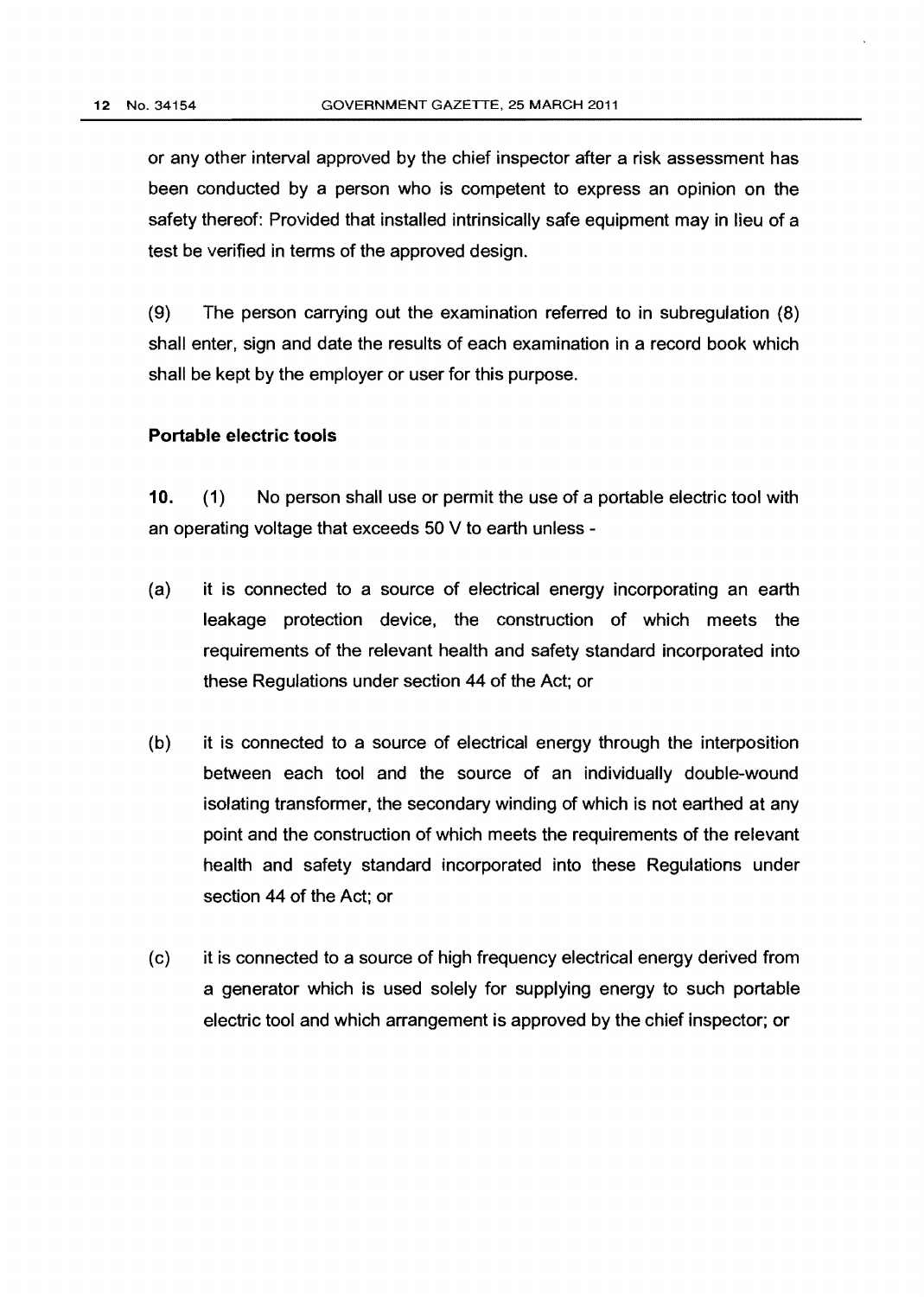(d) it is clearly marked that it is constructed with double or reinforced insulation.

(2} No person shall sell a portable electric tool constructed with double or reinforced insulation referred to in subregulation (1)(d) unless -

- (a} it is clearly marked that it is constructed with such insulation; and
- {b} its insulation is constructed in accordance with the relevant health and safety standard incorporated into these Regulations under section 44 of the Act.

(3) No employer or user shall use or permit the use of a portable electric tool which is not fitted with a switch to allow for easy and safe starting and stopping of the tool.

(4} The employer or user shall maintain every portable electric tool, together with its flexible cord and plug, in good working order.

## **Portable electric lights**

**11.** (1) No employer or user shall use or permit the use of a portable light where the operating voltage exceeds 50 V unless -

- {a) it is fitted with a substantial handle which is made of non-hygroscopic, non-conducting material;
- {b} all live metal parts or parts which may become live owing to a faulty circuit are completely protected against accidental contact;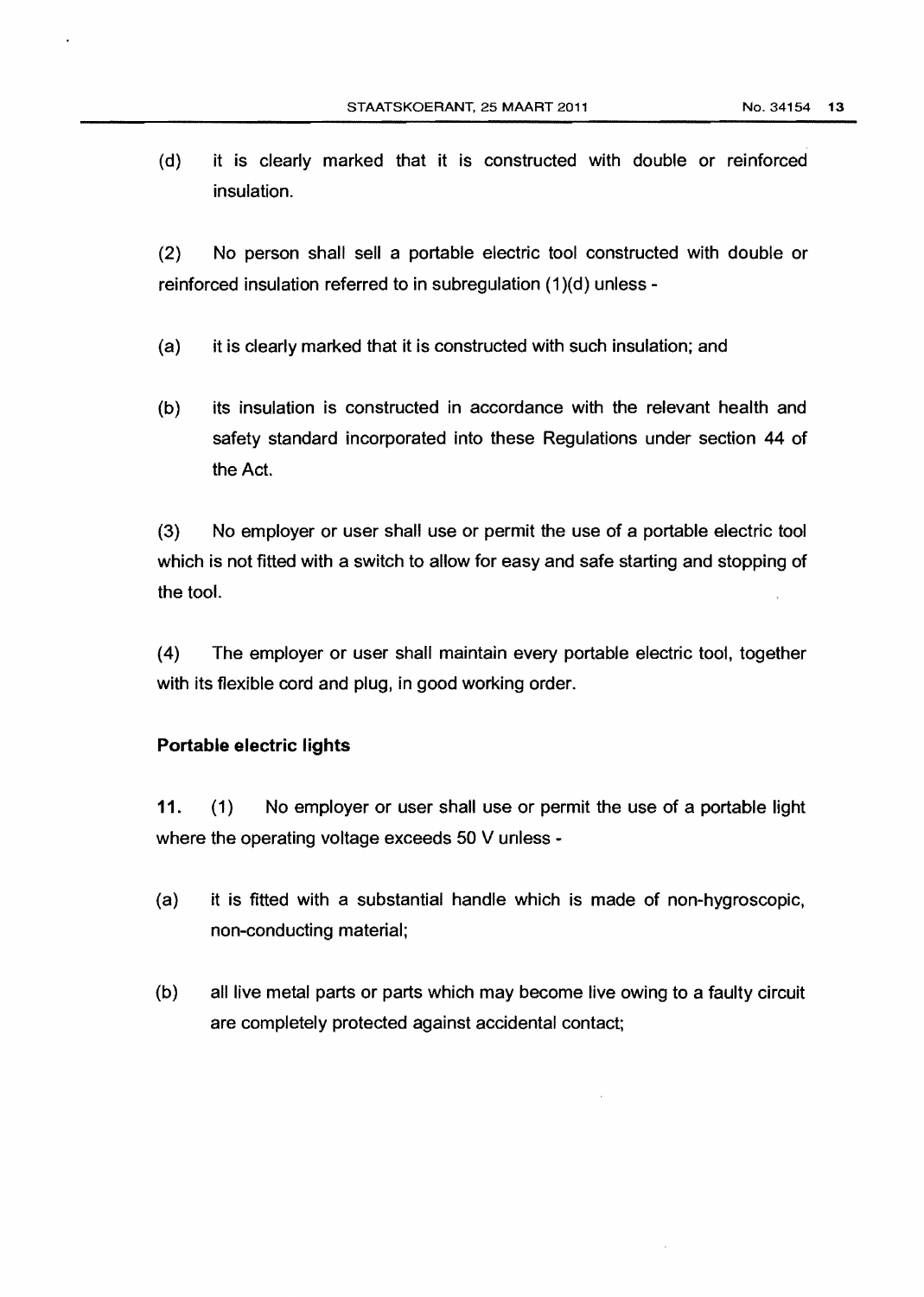- (c) the lamp is protected by means of a substantial guard firmly fixed to the insulated handle; and
- (d) the cable lead-in is such that the insulation can withstand rough use.

(2) No employer or user shall use or permit the use of a portable electric light in wet or damp conditions or in confined spaces inside metal vessels or when the person is in contact with large masses of metal, unless, subject to the provisions of subregulation (1)-

- (a) the lamp is connected to a source of electrical energy incorporating an earth leakage protection device the construction of which meets the requirements of the relevant safety standard incorporated into these Regulations under section 44 of the Act; or
- (b) the operating voltage of the lamp does not exceed 50 V, and where this electrical energy is derived from a transformer, such transformer shall have separate windings.

## **Electric fences**

**12.** (1) No person shall design, manufacture, sell, install or use an electric fence or electric fence energiser other than in accordance with the relevant health and safety standard incorporated into these Regulations under section 44 of the Act: Provided that electric fences or electric fence energizers installed in accordance with the Electrical Machinery Regulations, 1988, prior to the coming into force of these Regulations shall be deemed to comply with this regulation.

(2) The seller, importer and manufacturer of an electric fence energizer shall prove compliance with SANS 60335-2-76 by producing a certificate issued by an accredited test laboratory recognized by the accreditation authority.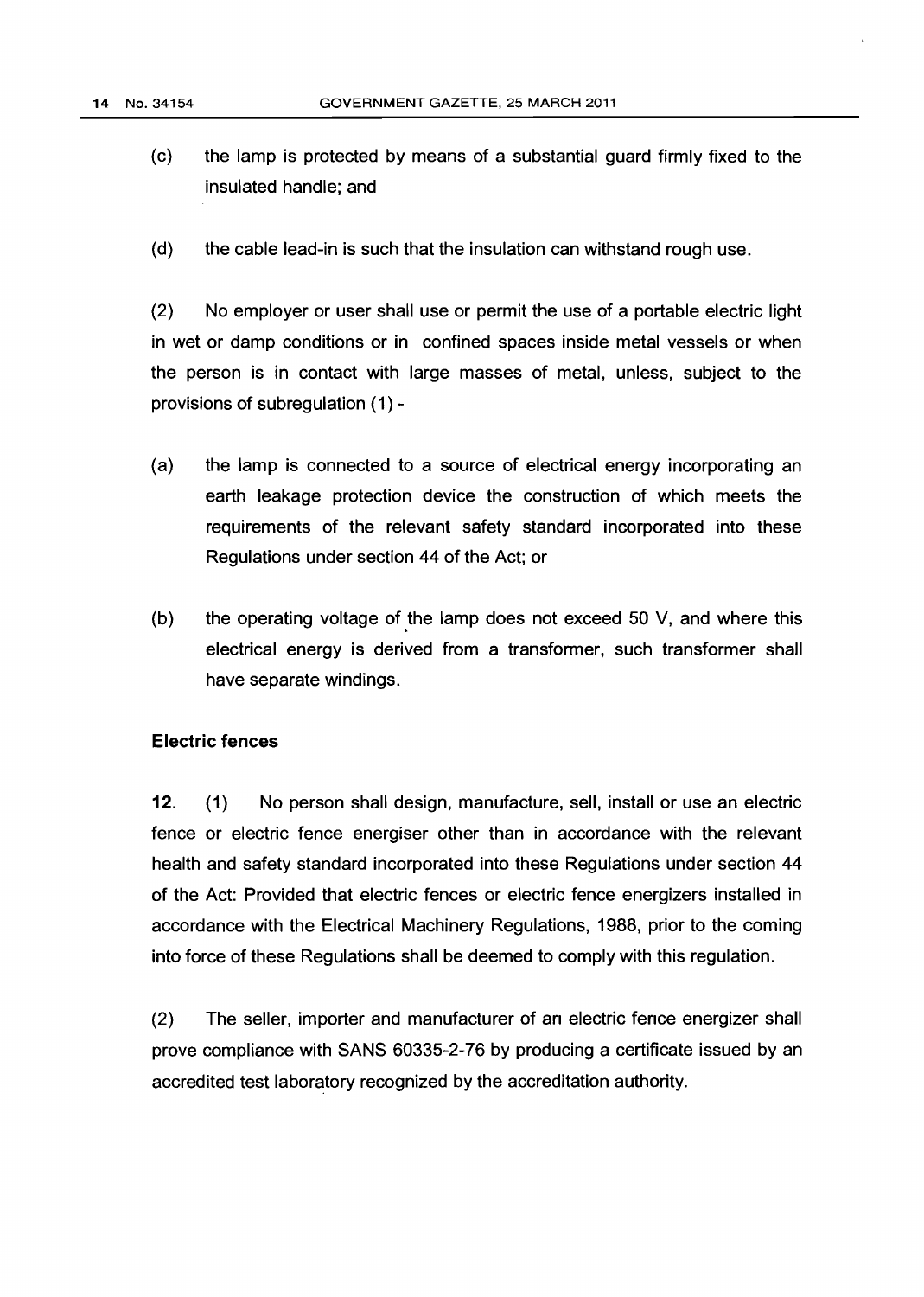(3) In the case of an electric fence energiser which receives its energy from a battery charged by means of a charging apparatus which receives its power from an electric supply, the user or lessor shall ensure that the charging apparatus is of double-wound isolation construction.

(4) Subject to the provisions of subregulation (5), every user or lessor of an electric fence system shall have an electric fence system certificate in the form of Annexure 1 in respect of such electric fence system: Provided that such certificate shall be transferable.

(5) Subregulation (4) shall not apply to an electric fence system that existed prior to the coming into force of these Regulations: Provided that if-

- {a) any addition or alteration is effected to such electric fence system; or
- (b) there is a change of ownership of the premises on which such electric fence system exists after 1 October 2012,

the user or lessor shall obtain an electric fence system certificate for the electric fence system, whereafter the provisions of subregulation {4) shall be applicable.

# Issuing of electric fence system certificate

13. {1) Only a registered person may issue an electric fence system certificate in the form of Annexure 1, after having satisfied himself or herself by means of an inspection and test that-

{a) the new electric fence system complies with the provisions of regulation 12(1);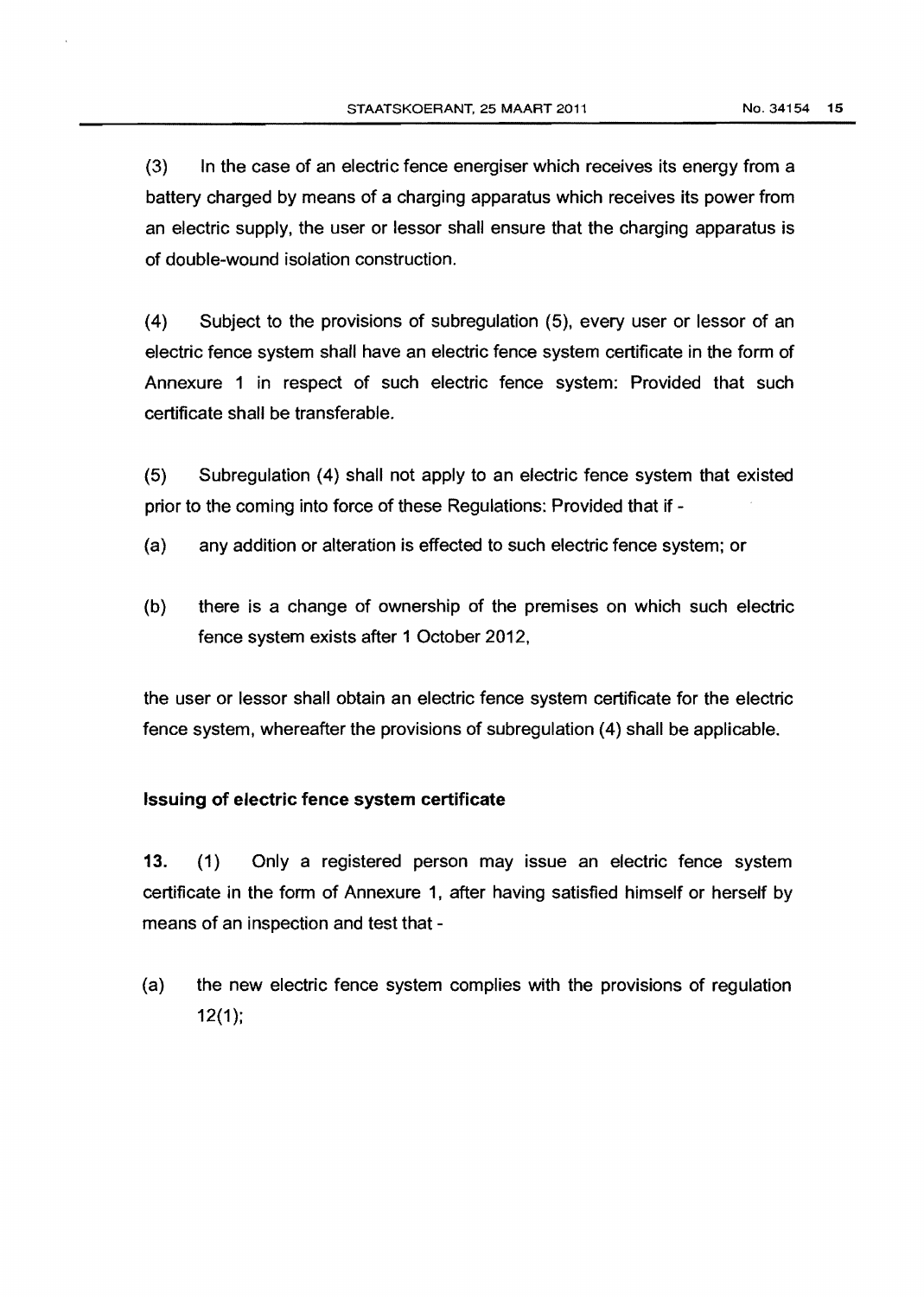- (b) an electric fence system which existed prior to the incorporation of the relevant health and safety standard contemplated in regulation 12(1) into these Regulations complies with the general safety principles of such standard; or
- (c) an electric fence system which existed prior to the incorporation of the relevant health and safety standard contemplated in regulation 12(1) into these Regulations and to which extensions or alterations have been effected, that-
	- (i} the affected part of the system complies with the general safety principles of such standard, and
	- (ii) the extensions or alterations effected comply with the provisions of regulation  $12(1)$ :

Provided that a user of a pet-shock system or strip-grazing electric fence system, who is competent to install such a system, may issue an electric fence certificate for a pet-shock system or strip-grazing electric fence system, as the case may be.

{2) If at any time prior to the issuing of an electric fence system certificate in terms of regulation 13(1), any fault or defect is detected in any part of the system, the registered person shall refuse to issue such certificate: Provided that if such fault or defect in the opinion of the registered person constitutes an immediate danger to persons in the case where electricity is already supplied, he or she shall forthwith notify the user or lessor, as the case may be, in writing.

(3) Any person who undertakes to install, alter or extend an electric fence system shall ensure that an electric fence system certificate is issued for that work.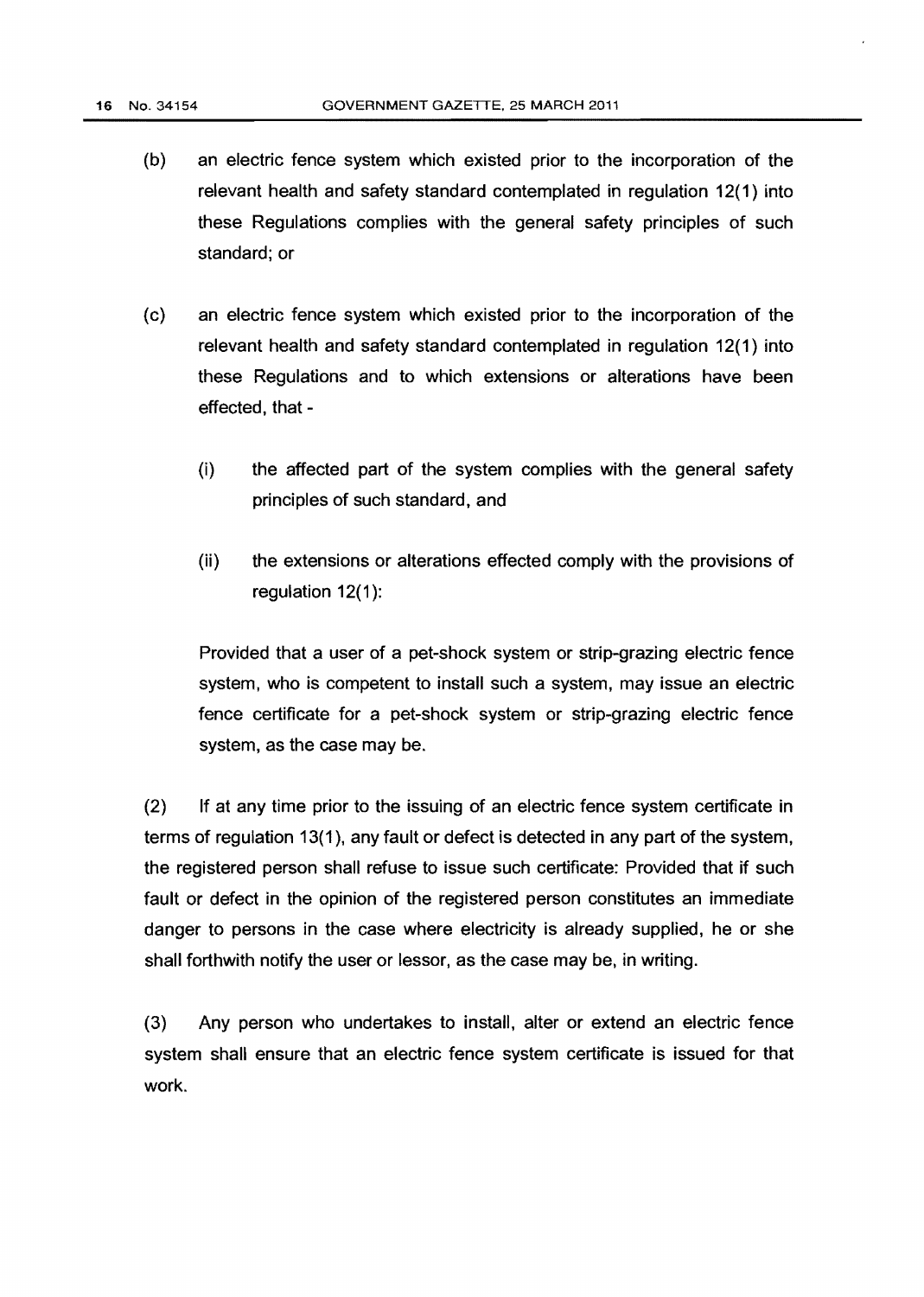(4) No person shall amend an electric fence system certificate issued by a registered person.

# Application for registration as registered person

14 (1) Application for registration as a registered person shall be made to the chief inspector in the form of Annexure 2, and shall be accompanied by the registration fee prescribed by regulation 23.

(2) Any natural person who satisfies the chief inspector that he or she has sufficient knowledge of the safety standards applicable to electric fence systems may be registered by the chief inspector as a registered person.

(3) The chief inspector shall furnish a registered person with a certificate of registration, and enter such registration into the national database.

(4) A registered person shall on request produce his or her certificate of registration to any inspector and any supplier or any person for whom he or she intends to install an electric fence system and issue an electric fence certificate.

# Withdrawal of registration and approval

15. (1) Subject to the provisions of subregulation (2), the chief inspector may withdraw a registration or an approval issued to an approved inspection authority or to a registered person if such a person -

(a) no longer complies with any of the conditions referred to in regulation 14(2) or 17(1), respectively; or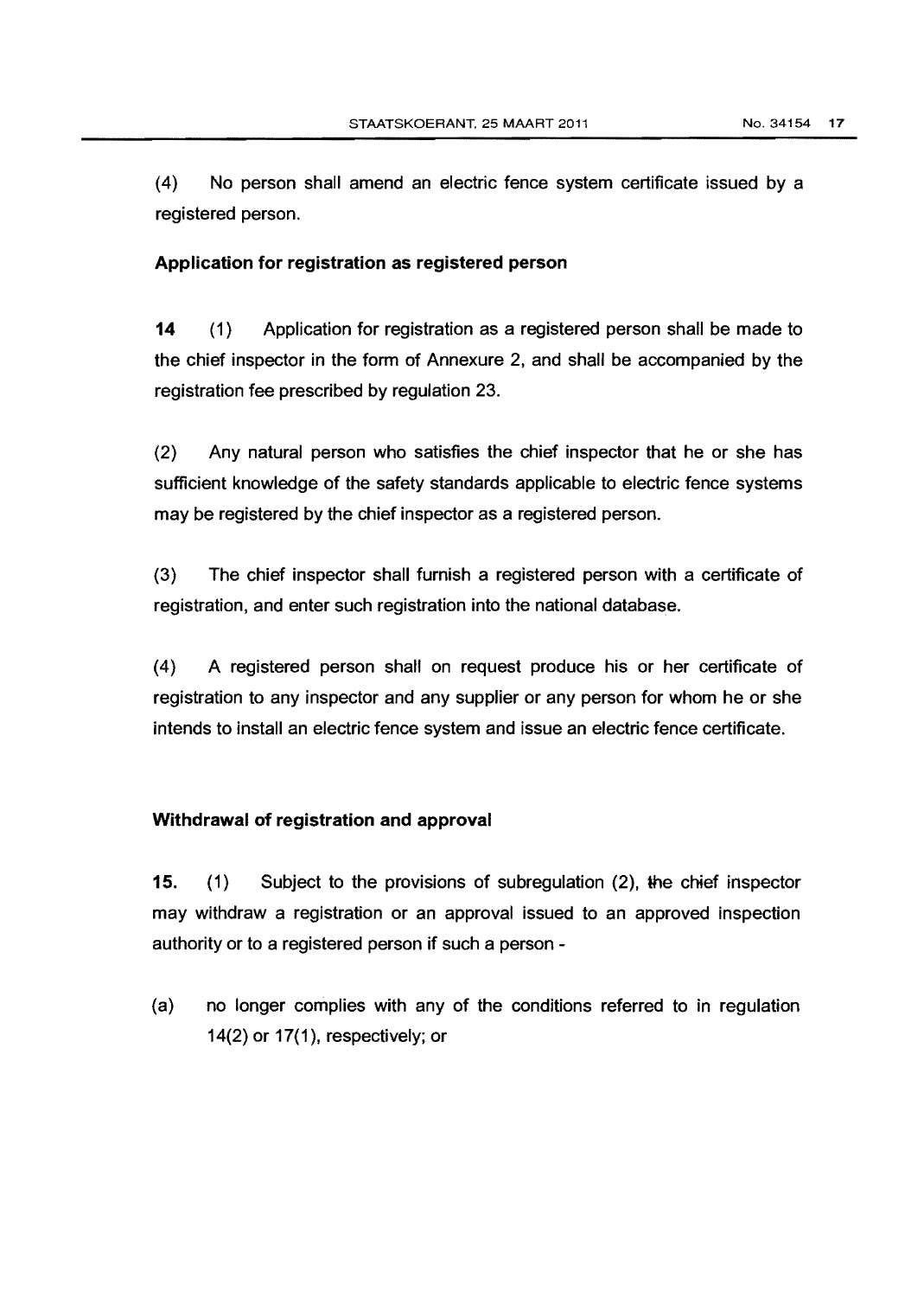(b) is convicted of an offence referred to in regulation 24.

(2) The chief inspector may not withdraw a registration or an approval unless he or she has -

- (a) informed the holder of such registration or approval of the intended withdrawal thereof and of the grounds upon which it is based; and
- (b) afforded such holder a reasonable opportunity to state his or her case and, if the holder is a person referred to in subregulation  $(1)(a)$ , afforded such holder an opportunity to comply with those conditions within the period specified by the chief inspector.

(3) The chief inspector shall, in writing, inform the person concerned of the reasons for his or her decision.

(4) Any person adversely affected by a decision of the chief inspector may, in writing, appeal to the Director-General against such decision.

- $(5)$  An appeal referred to in subregulation  $(4)$  shall  $-$
- (a) be lodged within 60 days from the date on which the decision was made known; and
- (b) set out the grounds of appeal.

(6) After considering the grounds of appeal and the chief inspector's reasons for his or her decision, the Director-General shall as soon as practicable confirm, set aside or amend the decision.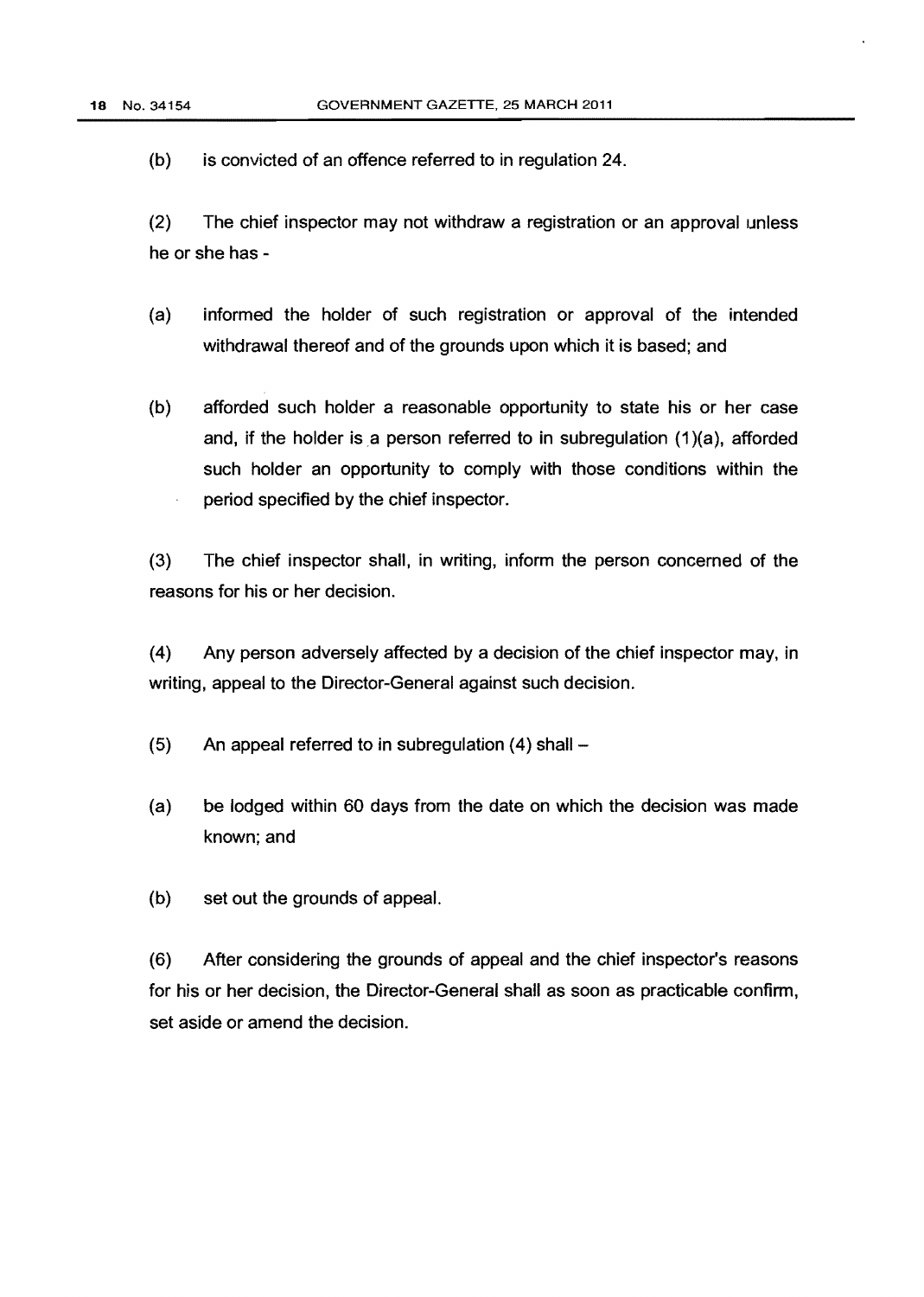## Substitution of lost, damaged or destroyed certificate of registration

16. (1) A registered person whose registration certificate issued in terms of regulation 14 has been lost, damaged or destroyed, may apply for a duplicate in the form of Annexure 2.

(2) The application referred to in subregulation (1) shall be accompanied by the fee prescribed by regulation 23.

(3) After submission of proof that a certificate of registration has been lost, damaged or destroyed, the chief inspector shall issue a substitute therefor on which the word "duplicate" shall appear.

### Inspection authorities

17. (1) On application, the chief inspector may approve as an inspection authority any person that has been accredited by the accreditation authority to be an approved inspection authority for performing the prescribed functions with regard to the manufacture or testing of electrical machinery.

(2} An application referred to in subregulation ( 1) shall be made to the chief inspector in the form of Annexure 3 and shall be accompanied by -

- (a) a certified copy of the accreditation certificate issued by the accreditation authority; and
- (b) the fee prescribed by regulation 23.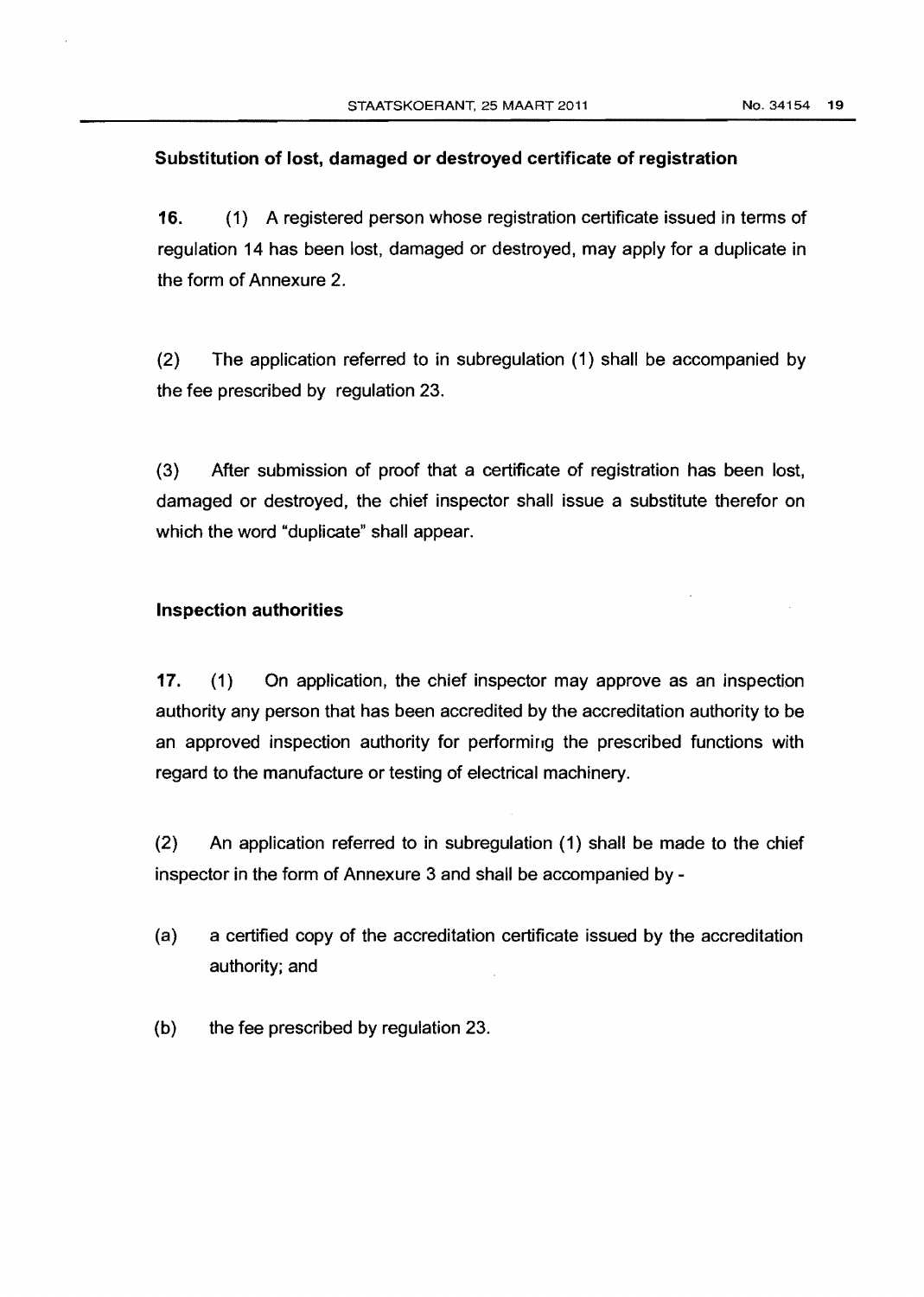#### **Earthing**

- 18. (1) An employer or user shall cause -
- (a) roofs, gutters, downpipes and waste pipes on premises to which electrical energy is supplied to be earthed,  $except -$ 
	- (i) where the operating voltage does not exceed 50 V;
	- (ii) roofs made of non-conductive material or metal roofs covered by non-conductive material;
	- (iii) gutters, downpipes and waste pipes made of non-conductive material or gutters and downpipes attached to a metal roof which is covered by non-conductive material;
	- (iv) roofs, gutters, downpipes and waste pipes on premises which receive electricity by means of underground service connections: Provided that the connection is to the conductive structures;
- (b) all accessible metallic parts of electrical machinery that, though normally not forming part of an electrical circuit, may become live accidentally, to be protected by an insulating covering or to be otherwise enclosed or to be earthed and the resistance of the earth continuity path shall not exceed 0,2 ohm, except-
	- (i) metal in earth-free situations, other than runs of metal wireway, and the close-fitting metal sheathing and armouring of cables;
	- (ii) short separate lengths of heavy-gauge metal wireway used for the mechanical protection of cables where such cables are not used in the secondary circuits of discharge luminaire installations;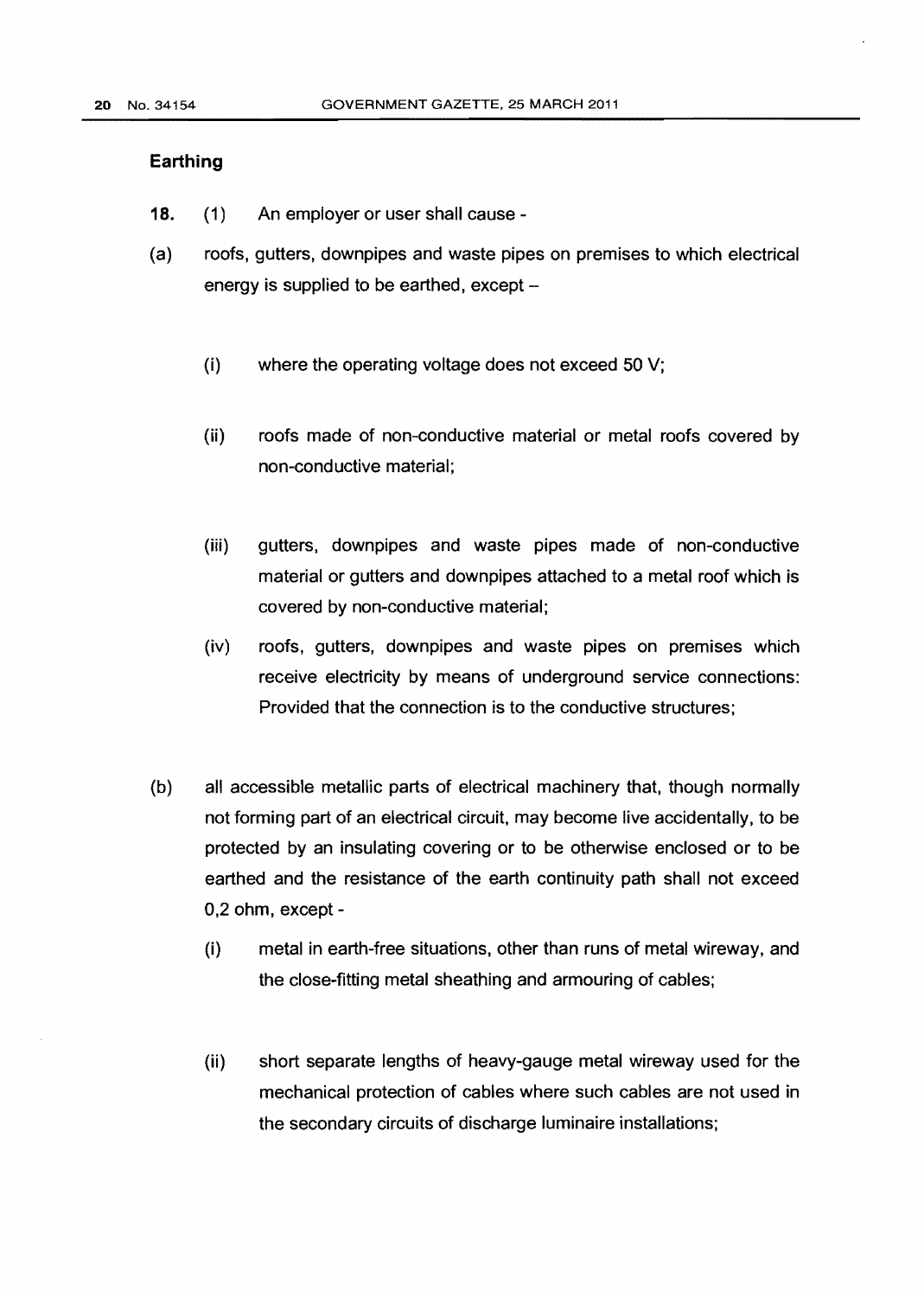- (iii) short, unexposed separate lengths of metal wireway used for the mechanical protection of insulated wiring passing through walls, floors, partitions or ceilings;
- (iv) metalwork of fixed electrical machinery where such metalwork is more than 2.4 m above the floor: Provided that this exception shall not apply where such metalwork is situated in any position likely to become damp, or in an elevator shaft, or near rotating machinery, or in contact with a wall, ceiling or other support constructed of or covered with conducting material;
- (v) metal parts of electrical machinery where such parts are enclosed or shrouded by insulating material so that such metal parts cannot be touched;
- (vi) cleats, clips, saddles, clamps of other devices for fixing wireways and cables;
- (vii) shades, reflectors and guards supported on lamp holders or discharge luminaires;
- (viii) lamp caps;
- (ix) metal parts of or screws in or through non-conducting materials which are separated by such materials from current-carrying parts and from earthed non-current-carrying parts in such a way that in normal use they cannot become live or come into contact with earthed parts.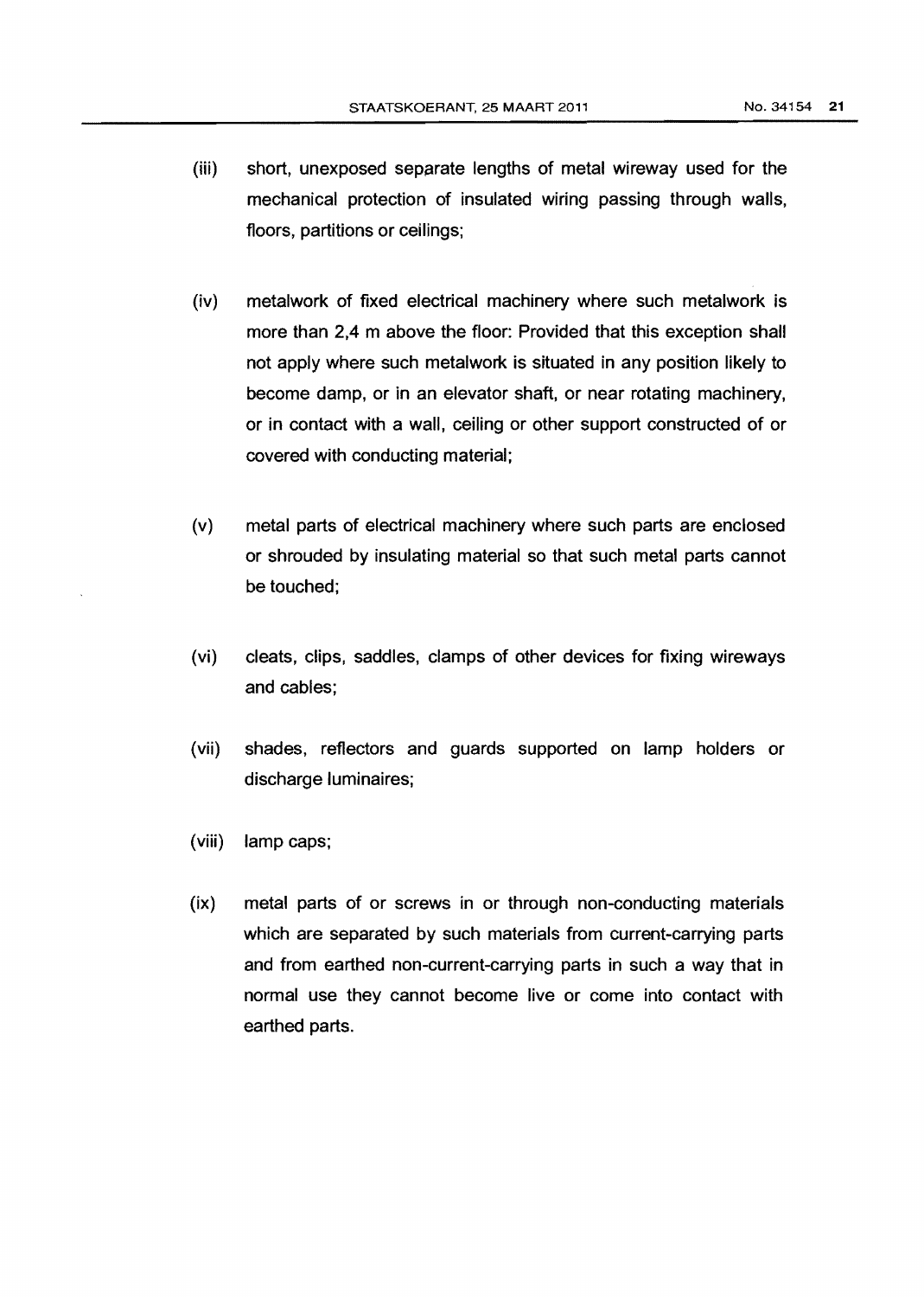(2) If at any time through a test of any electrical machinery on the premises by the supplier or inspector it is found that exposed metallic parts of the electrical installations are not earthed, the supplier or inspector shall require the occupier or owner of such premises to effect the necessary earthing within a fixed period of time not exceeding 30 days and, should the occupier or owner fail to effect the necessary earthing, the supplier may disconnect the electrical energy to such premises and shall not reconnect such energy until the earthing has been carried out.

#### **Overhead power lines**

**19.** (1) A supplier, employer or user shall cause the supports, clearances, insulators and fittings and conductors for power lines to be designed, installed and maintained in accordance with the relevant health and safety standard incorporated into these Regulations under section 44 of the Act.

(2) The supplier, employer or user shall cause the distance of any power line from an explosives magazine to comply with the requirements of the Explosives Act, 1956 (Act No. 26 of 1956).

(3) A supplier, employer or user shall cause the clearance of conductors and other wires over the normal high-water level of power lines crossing over water to be not less than the values for power lines above the ground outside townships: Provided that if the owner of the land on which the water is situated requires a greater clearance and no agreement between the supplier, user or owner of the land can be reached, the dispute shall be referred to the chief inspector for a decision.

(4) No person shall construct any road, railway, tramway, communication line, other power line, building or structure, or place any material or soil under or in the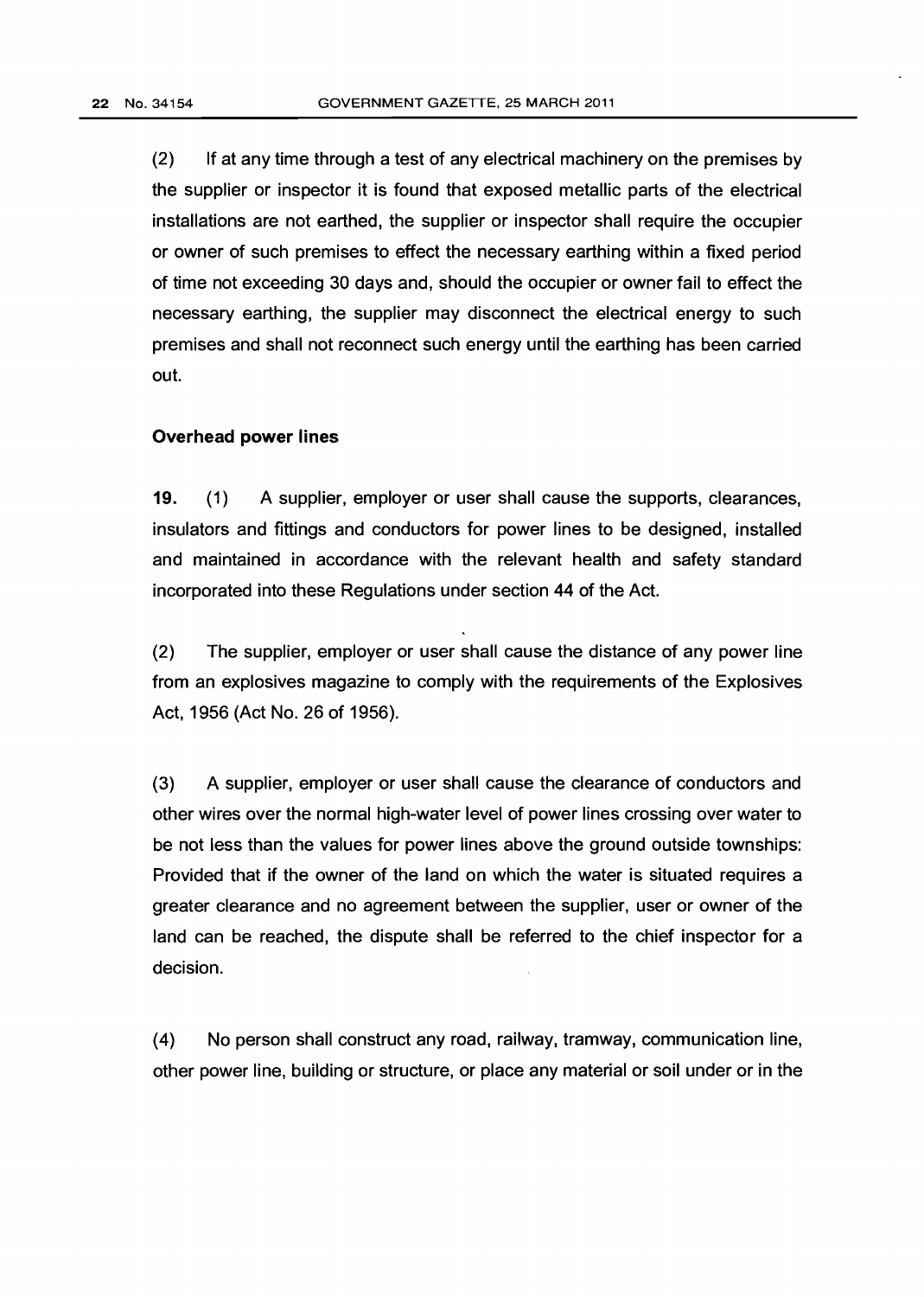vicinity of a power line, which will encroach on the appropriate minimum clearances required in terms of subregulation (1).

(5) No person shall encroach in person or with objects on the minimum safety clearances required in terms of subregulation (1) or require or permit any other person to do so except by permission of the supplier, employer or user operating the power line.

(6) The supplier or user of power lines shall control vegetation in order to prevent it from encroaching on the minimum safety clearance of the power lines and the owner of the vegetation shall permit such control.

(7) The employer or user shall ensure that all supports of the lattice type which are used to carry overhead conductors or live parts of other electrical equipment are adequately protected in order to prevent any unauthorized person from coming into dangerous proximity of the conductors by climbing such supports, and an inspector may require an employer or user similarly to protect a support of any other type.

#### Service connections

20. (1) No person shall require or permit any overhead service connection to be connected to the supplier's conductors elsewhere than at a point of support.

(2) No supplier, employer or user shall connect electrical energy to premises other than by means of conductors complying with the relevant health and safety standard incorporated into these Regulations under section 44 of the Act and by means of a safe connection to the premises.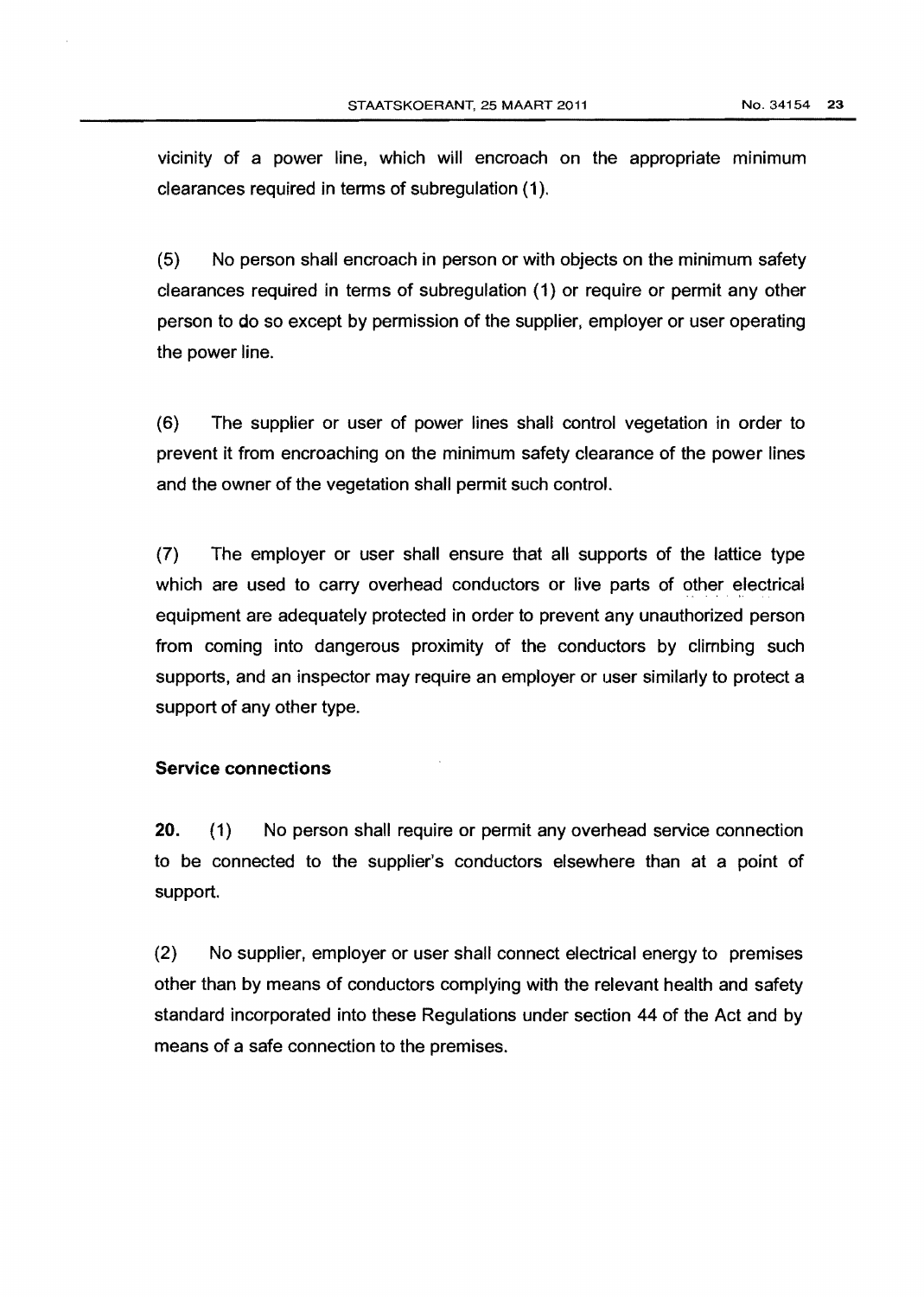#### Overhead line crossings

21. (1) Where a power line crosses a proclaimed road, railway or tramway, or a conductive communication line, the supplier, employer or user shall cause the clearance to comply with the requirements of regulation 19, and shall further cause-

- (a) every structure supporting a crossing span to be designed in such a manner that it will be able to withstand the loads that may be imposed upon it should a breakage of any phase conductor or earth conductor occur;
- (b) every structure supporting a crossing span, as far as is reasonably practicable, to be located so that it will not touch the service crossed, should it overturn;
- (c) subject to the restrictions referred to in paragraph (b), one of the structures supporting a crossing span to be located as close to the point of crossing as is reasonably practicable;
- (d) the clearance of the crossing span where it crosses a proclaimed road to be not less than 4,5 m in the case of a broken-phase conductor in a span other than the crossing span;
- (e) armour rods, arcing horns or other proven methods to be fitted at the live ends of suspension and rigid insulators on at least the first three structures on each side of the crossing if the maximum voltage for which the power line is designed exceeds 1,1 kV rms ; alternatively, duplicate conductors, tied together at intervals of not more than 1 ,5 m shall be provided in the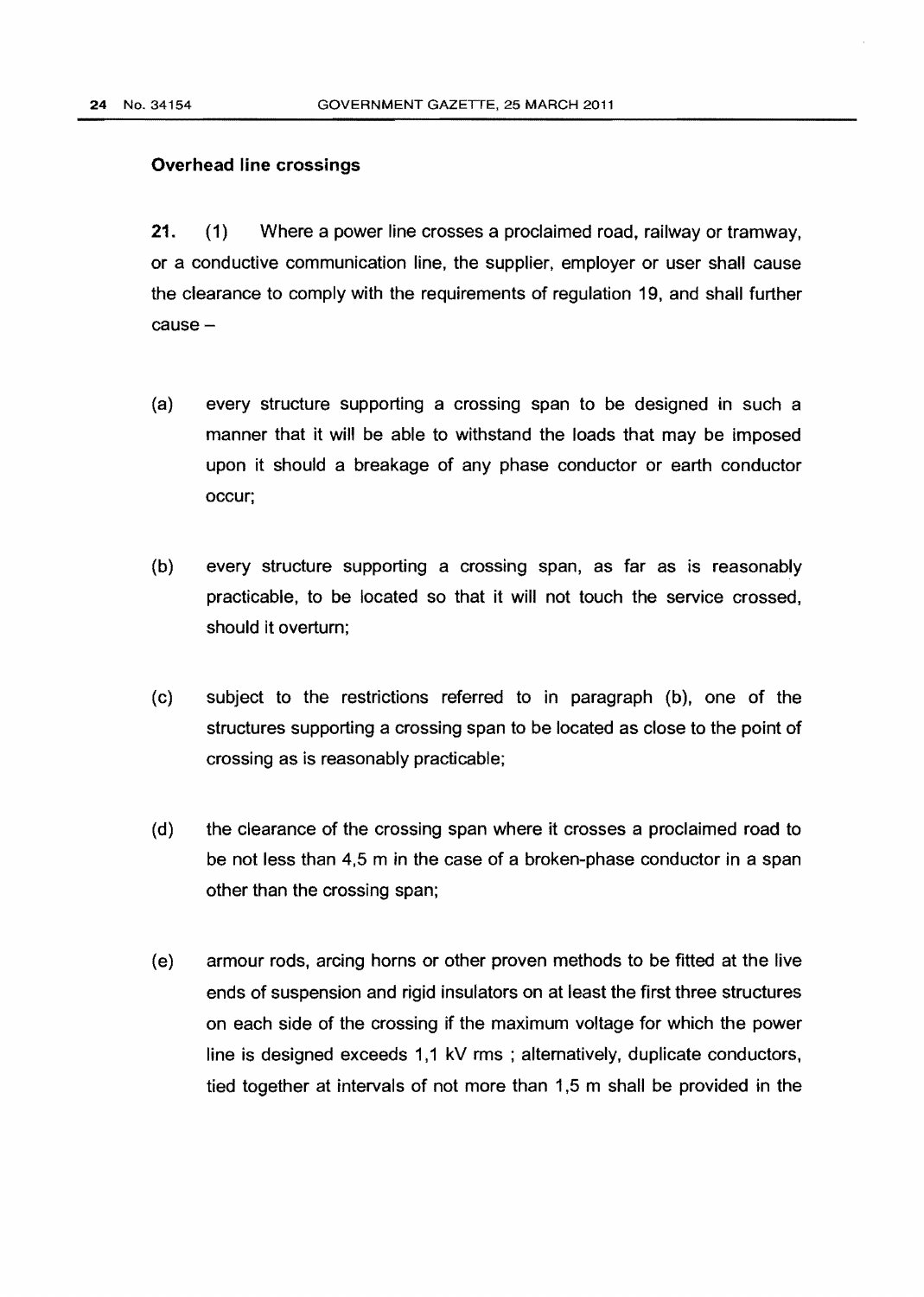crossing span and shall be supported by duplicate parallel insulators, and for lines on rigid insulators the duplicate conductors shall extend at least 1 ,5 m beyond the supports on each side of the crossing span; and

(f) all crossings over services, including conductive communication lines, shall be mutually agreed between the power line user or supplier and the communications line user or user of other services.

(2) The supplier, employer or user shall cause every overhead service connection that crosses over bare conductive communication lines of the communication network to have minimum clearances between the overhead service connection and the conductive communication lines at the points of crossing of 0,5 m and the overhead service connection shall not cross below bare conductive communication lines.

### Bare conductors on premises

22. The employer or user shall cause bare conductors, other than conductors of a power line which cannot be completely insulated and which is installed on premises, to be so placed as to prevent accidental contact therewith and warning notices to be prominently displayed at such conductors.

#### Fees payable

23. The fees payable in respect of an application in terms of regulations 14(1) and 17(2)(b) or a duplicate certificate of registration in terms of regulation 16(2) shall be R120.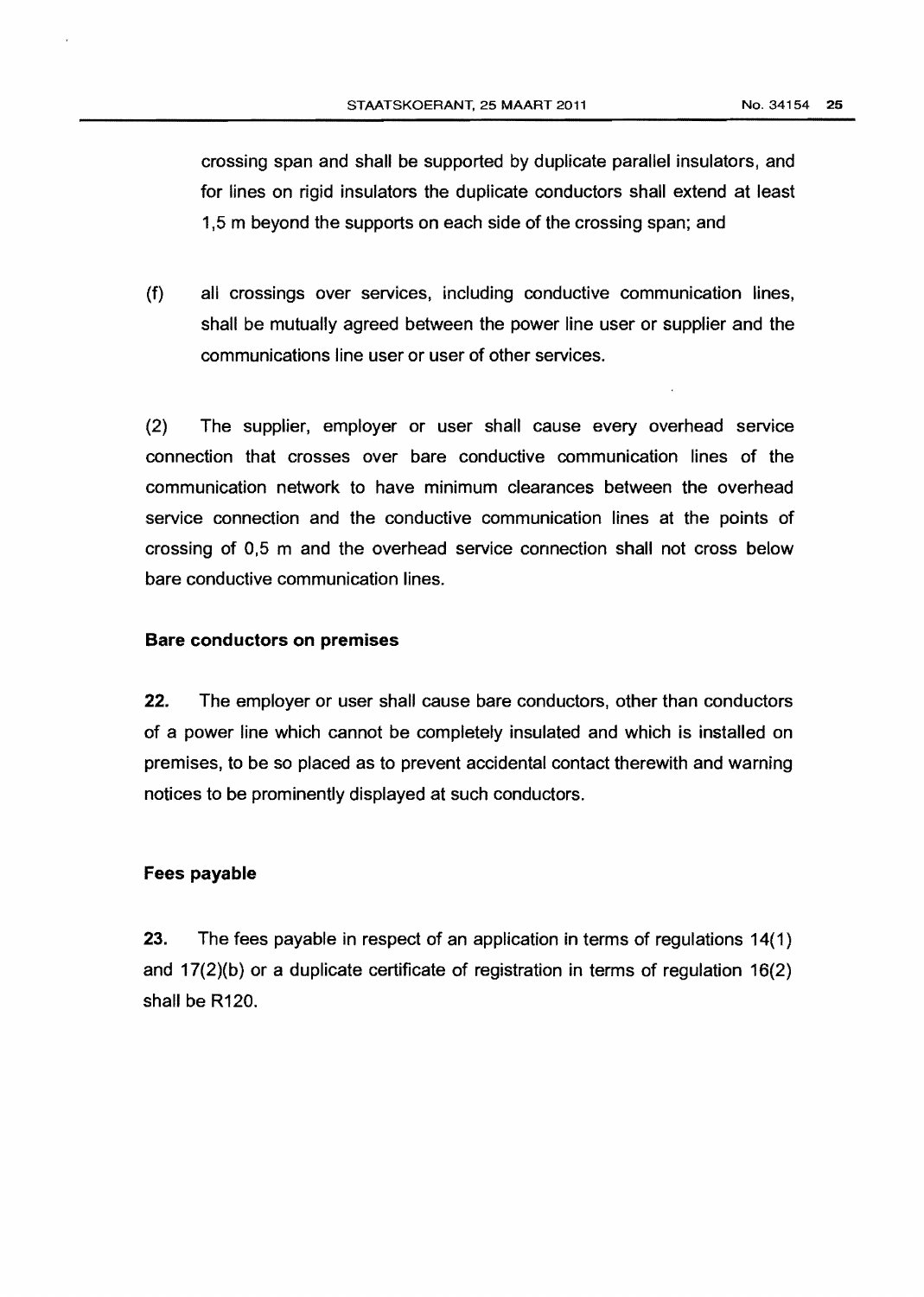### **Offences and penalties**

**24.** Any person who contravenes or fails to comply with any of the provisions of regulations 3, 4, 5, 6, 7, 8, 9, 10, 11, 12, 13, 14(4), 18, 19, 20,21 and 22 shall be guilty of an offence and liable upon conviction to a fine or to imprisonment for a maximum of 12 months and, in case of a continuous offence, to an additional fine of R200 for each day on which the offence continues or additional imprisonment of one day for each day on which the offence continues: Provided that the period of such additional imprisonment shall not exceed 90 days.

#### **Repeal of regulations**

**25.** The Electrical Machinery Regulations, 1988, published under Government Notice No. R. 1593 of 12 August 1988, are hereby repealed.

#### **Short title**

**26.** These Regulations shall be called the Electrical Machinery Regulations, 2011, and shall commence on 1 July 2011: Provided that regulation 12(4) shall commence on 1 October 2012.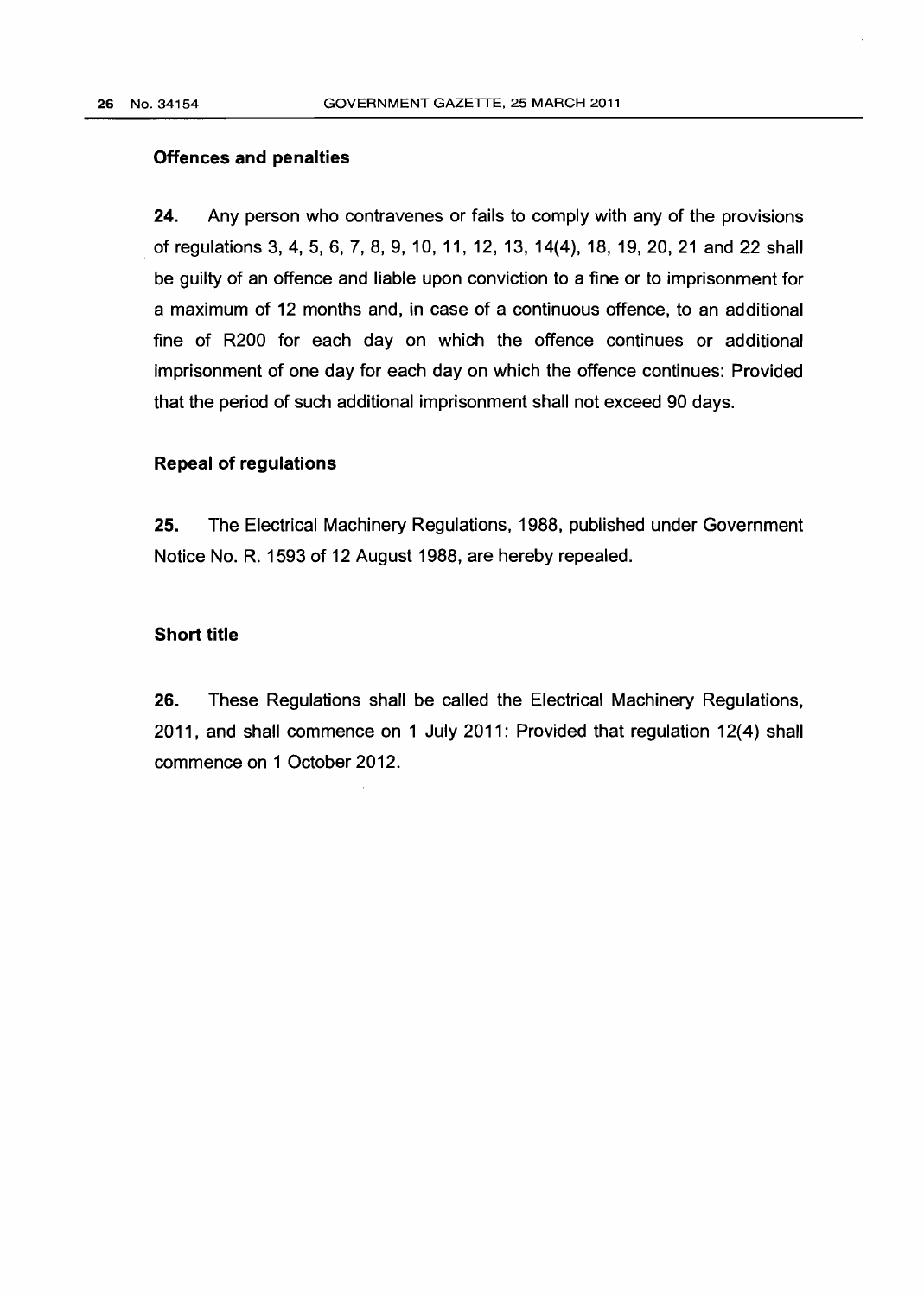# Annexure 1

# DEPARTMENT OF LABOUR

# OCCUPATIONAL HEALTH AND SAFETY ACT, 1993

# ELECTRIC FENCE SYSTEM CERTIFICATE OF COMPLIANCE



| Electric Fence System Certificate of Compliance in        | Certificate No.          |                           |  |  |
|-----------------------------------------------------------|--------------------------|---------------------------|--|--|
| accordance with regulation $12(4)$ and $13(1)$ of the     |                          |                           |  |  |
| Electrical Machinery Regulations, 2011.                   | Certificate Type         |                           |  |  |
|                                                           | (Tick appropriate block) |                           |  |  |
|                                                           | Initial                  | Supplementary             |  |  |
|                                                           |                          | Certificate   Certificate |  |  |
| Supplement No.  to Initial Certificate No.  as issued on: |                          |                           |  |  |
| Identification of the relevant installation               |                          |                           |  |  |
| (Address or other unique reference, where applicable)     |                          |                           |  |  |
| Physical address:                                         |                          |                           |  |  |
|                                                           |                          |                           |  |  |
|                                                           |                          |                           |  |  |
|                                                           |                          |                           |  |  |
|                                                           |                          |                           |  |  |
|                                                           |                          |                           |  |  |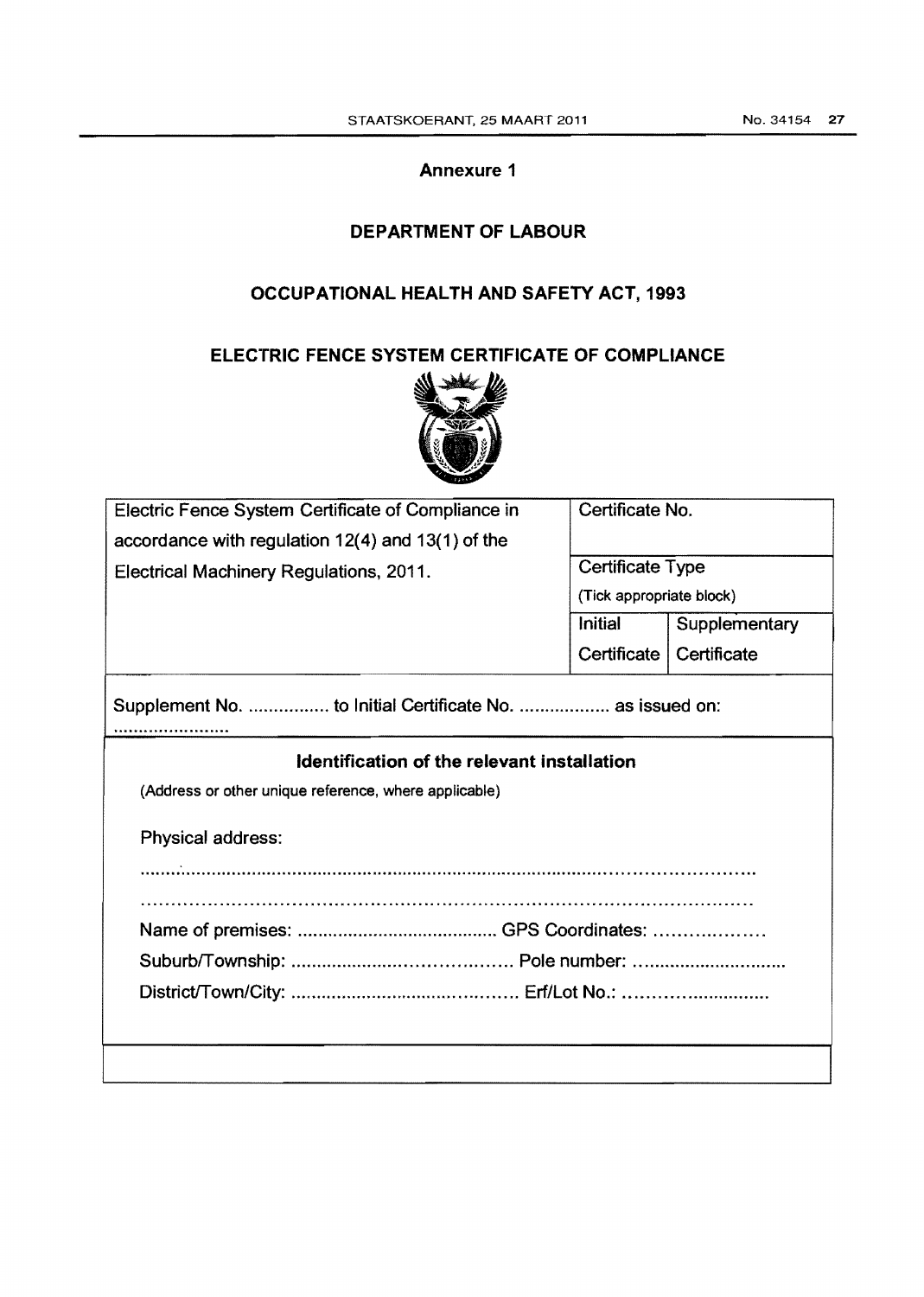$\sim$ 

 $\hat{\mathcal{F}}$ 

| Declaration by registered electrical fence installer                                         |                |                                                                                              |  |  |
|----------------------------------------------------------------------------------------------|----------------|----------------------------------------------------------------------------------------------|--|--|
|                                                                                              |                |                                                                                              |  |  |
|                                                                                              |                | a registered electric fence system installer, declare that I have personally carried out the |  |  |
| inspection and testing of the electric fence system described above as per the               |                |                                                                                              |  |  |
|                                                                                              |                | requirements of regulation 13(1), and deem the installation to be reasonably safe when       |  |  |
| properly used.                                                                               |                |                                                                                              |  |  |
|                                                                                              |                |                                                                                              |  |  |
|                                                                                              |                |                                                                                              |  |  |
| .                                                                                            |                |                                                                                              |  |  |
|                                                                                              |                |                                                                                              |  |  |
|                                                                                              |                |                                                                                              |  |  |
| Signature:                                                                                   |                | Date:                                                                                        |  |  |
|                                                                                              |                |                                                                                              |  |  |
| Contact<br>details of<br>registered                                                          | Tel No.        |                                                                                              |  |  |
| person:                                                                                      | Fax No.        |                                                                                              |  |  |
|                                                                                              | Cell No.       |                                                                                              |  |  |
|                                                                                              | Email          |                                                                                              |  |  |
|                                                                                              | <b>Address</b> |                                                                                              |  |  |
|                                                                                              |                |                                                                                              |  |  |
|                                                                                              |                |                                                                                              |  |  |
| Declaration by user or lessor                                                                |                |                                                                                              |  |  |
| I declare that I am aware of my responsibilities in terms of regulation 12 of the Electrical |                |                                                                                              |  |  |
| Machinery Regulations and undertake to operate and maintain the electric fence system        |                |                                                                                              |  |  |
| in a safe manner.                                                                            |                |                                                                                              |  |  |
|                                                                                              |                |                                                                                              |  |  |
| Recipient Name:  Signature:  Date:                                                           |                |                                                                                              |  |  |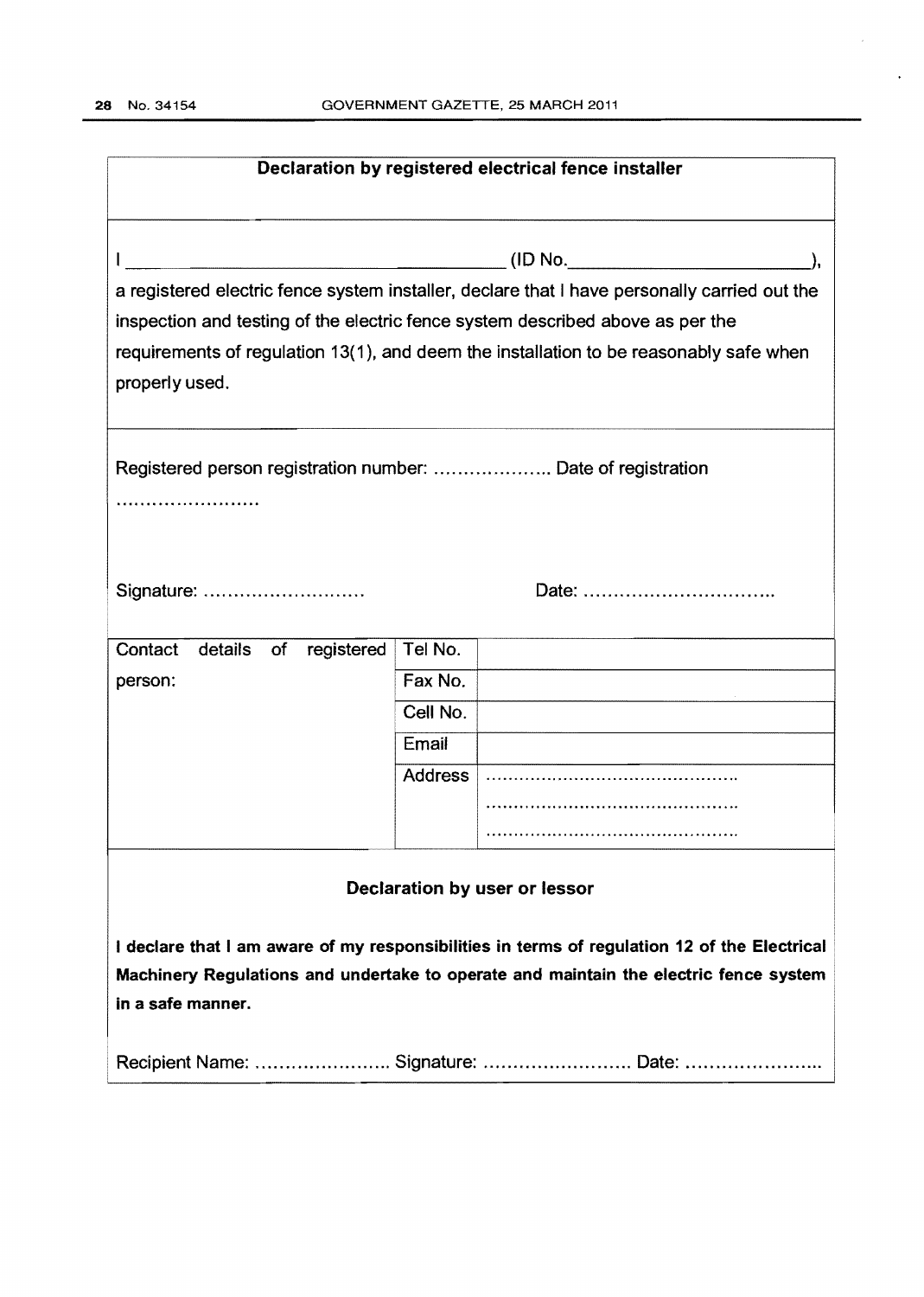# **Annexure 2**

# **OCCUPATIONAL HEALTH AND SAFETY ACT, 1993 (ACT NO. 85 OF 1993) REGULATION 14(1) OF THE ELECTRICAL MACHINERY REGULATIONS**

# **APPLICATION FOR REGISTRATION AS AN ELECTRIC FENCE SYSTEM INSTALLER**

| The Department of Labour              |
|---------------------------------------|
| <b>Occupational Health and Safety</b> |
| Private Bag X117                      |
| Pretoria                              |
| 0001                                  |

|  | R120,00 |                     |
|--|---------|---------------------|
|  |         | ×<br>$\epsilon$ and |

| Code:                                                                             |  |  |
|-----------------------------------------------------------------------------------|--|--|
|                                                                                   |  |  |
|                                                                                   |  |  |
|                                                                                   |  |  |
|                                                                                   |  |  |
| A certified copy of electric fence system installer proficiency must be attached. |  |  |

Two clear identical unmounted photographs of 40 mm by 30 mm showing the face and shoulders of the applicant to be submitted. One photograph to be certified on the back as follows: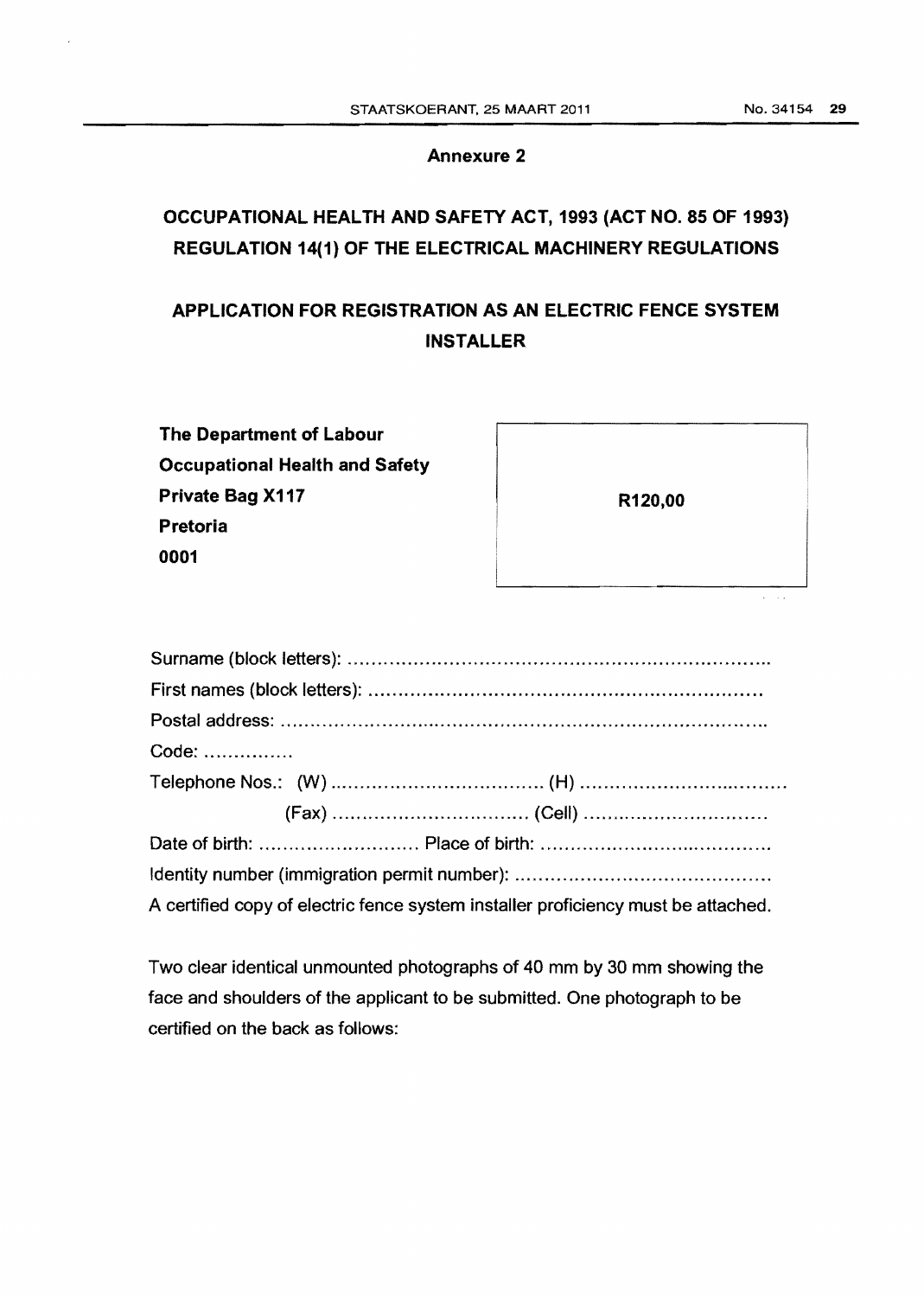I certify this to be a true photograph of.. ................................................ .

Date

Signature of Magistrate, Justice of the Peace or Commissioner of Oaths

I hereby declare that the above particulars are, to the best of my knowledge and belief, correct.

Signature of applicant: ............................... .. Date: .......................... .

# **SPECIMEN SIGNATURE OF APPLICANT**

Note - The specimen signatures should be the normal signature of the applicant and should be carefully completed. One specimen will be affixed to any certificate of registration that may be issued.

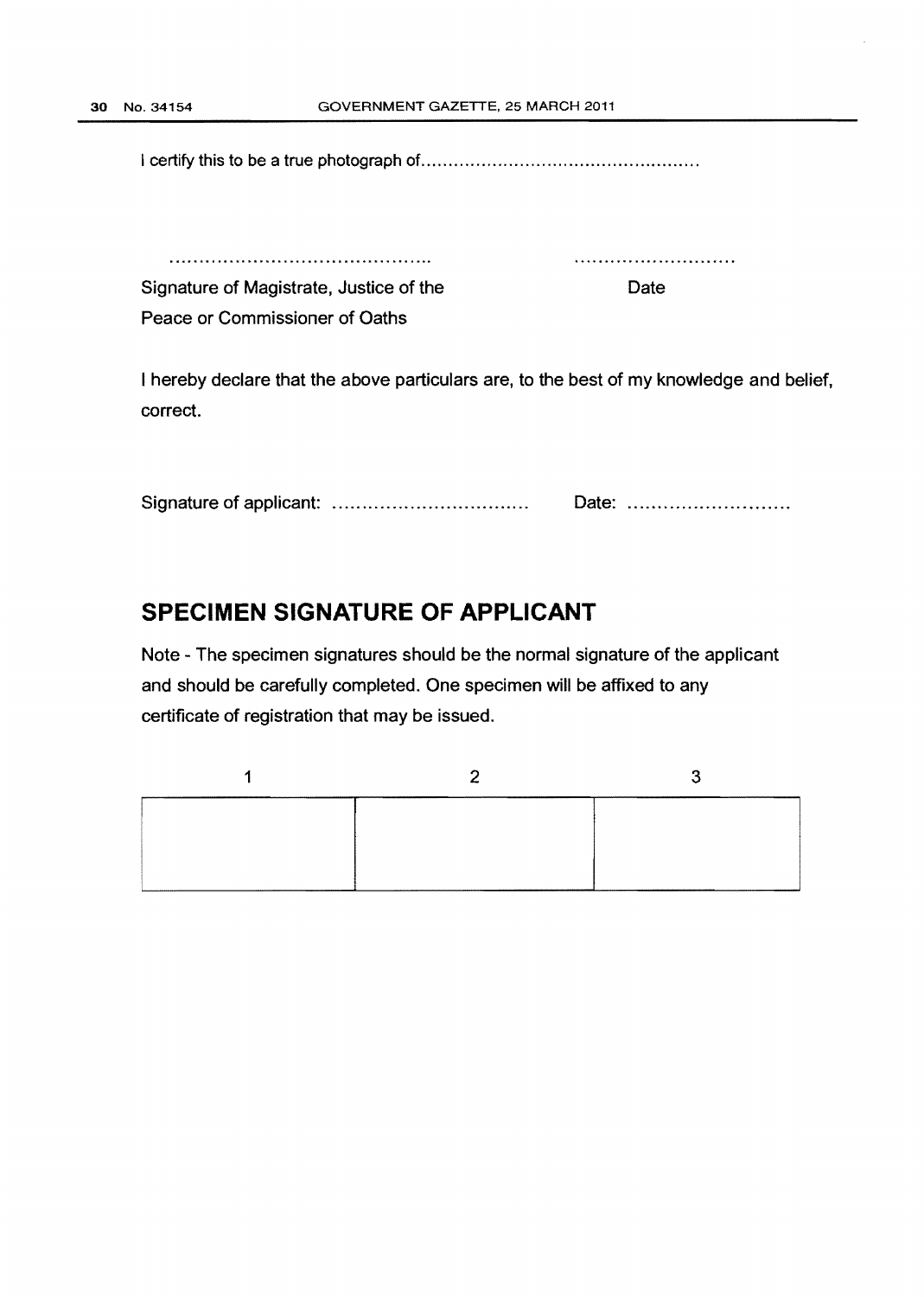#### Annexure 3

# OCCUPATIONAL HEALTH AND SAFETY ACT, 1993 (ACT NO. 85 OF 1993) REGULATION 17(1) OF THE ELECTRICAL MACHINERY REGULATIONS

APPLICATION FOR APPROVAL AS AN APPROVED INSPECTION AUTHORITY FOR ELECTRICAL MACHINERY

The Department of Labour Occupational Health and Safety Private Bag X117 Pretoria 0001

| R120,00 |  |
|---------|--|
|         |  |

# 1. PARTICULARS OF APPLICANT

SURNAME: ..................................................................................................... ..

FIRST NAMES: .................................................................................................. .

ID NO.: ............................................................................................................. .

TRADING NAME: .............................................................................................. ..

State whether the business is a SOLE PROPRIETORSHIP/PARTNERSHIP/COMPANY/ CLOSE CORPORATION (delete whichever is not applicable).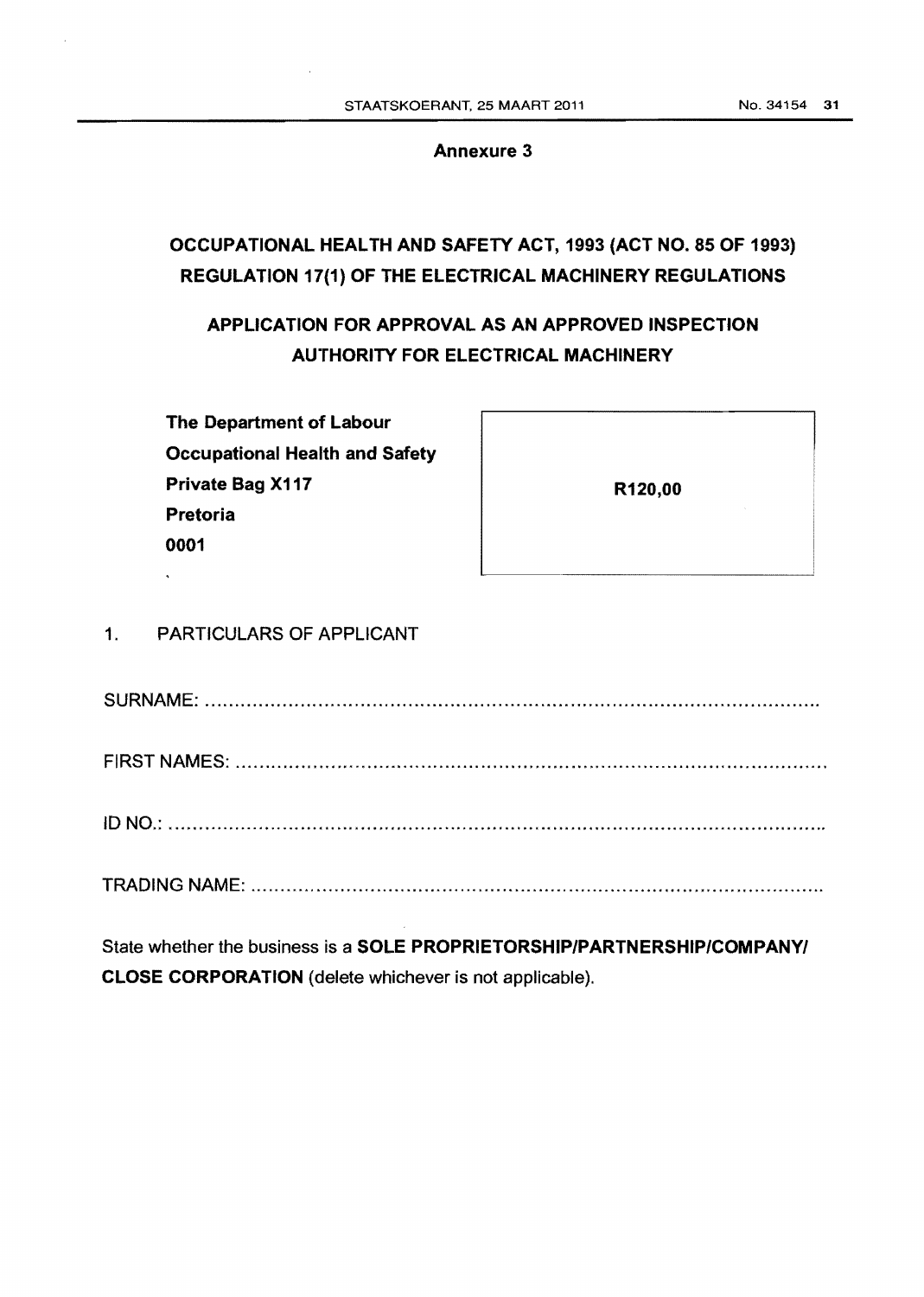**BUSINESS CK NO.:** ........................................................................ .

# **PROVINCE IN WHICH BUSINESS IS SITUATED: ...................................................... .**

PHYSICAL ADDRESS: .......................................................................................... .

...................... ... . ..................... ............... ...... ............. POSTAL CODE: .................. .

POSTAL ADDRESS: ............................................................................................ .

................................................................................. POSTAL CODE: .................. .

TEL NO.: .......................................... CELL. NO.: .................................................. .

FAX NO.: ........................................... EMAIL: ....................................................... ..

# **2. STATE TYPE OF REGISTRATION YOU HAVE:**

SANAS REGISTRATION NUMBER: ........................................ .

SCOPE OF ACCREDITATION: .............................................. .

# 3. **IN SUPPORT OF THE APPLICATION, PLEASE SUBMIT THE FOLLOWING:**

- 1. A certified copy of the business registration number (indicate CK No.);
- 2. A certified copy of the accreditation certificate from the accreditation authority.

I hereby declare that the above particulars are, to the best of my knowledge and belief, correct.